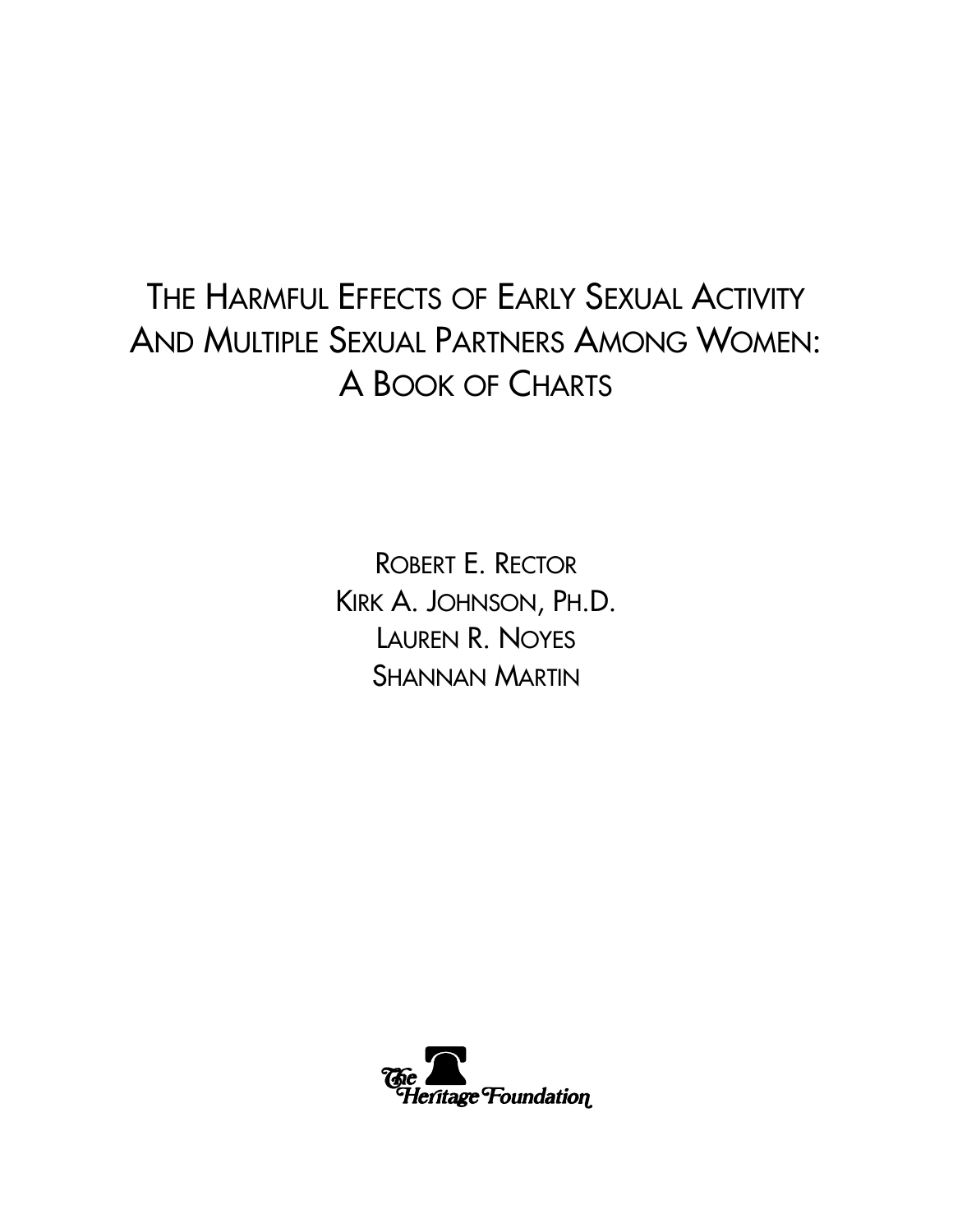Permission to reproduce this material is freely given.

Published by The Heritage Foundation 214 Massachusetts Ave., NE Washington, DC 20002 202-546-4400 heritage.org

Printed in the United States of America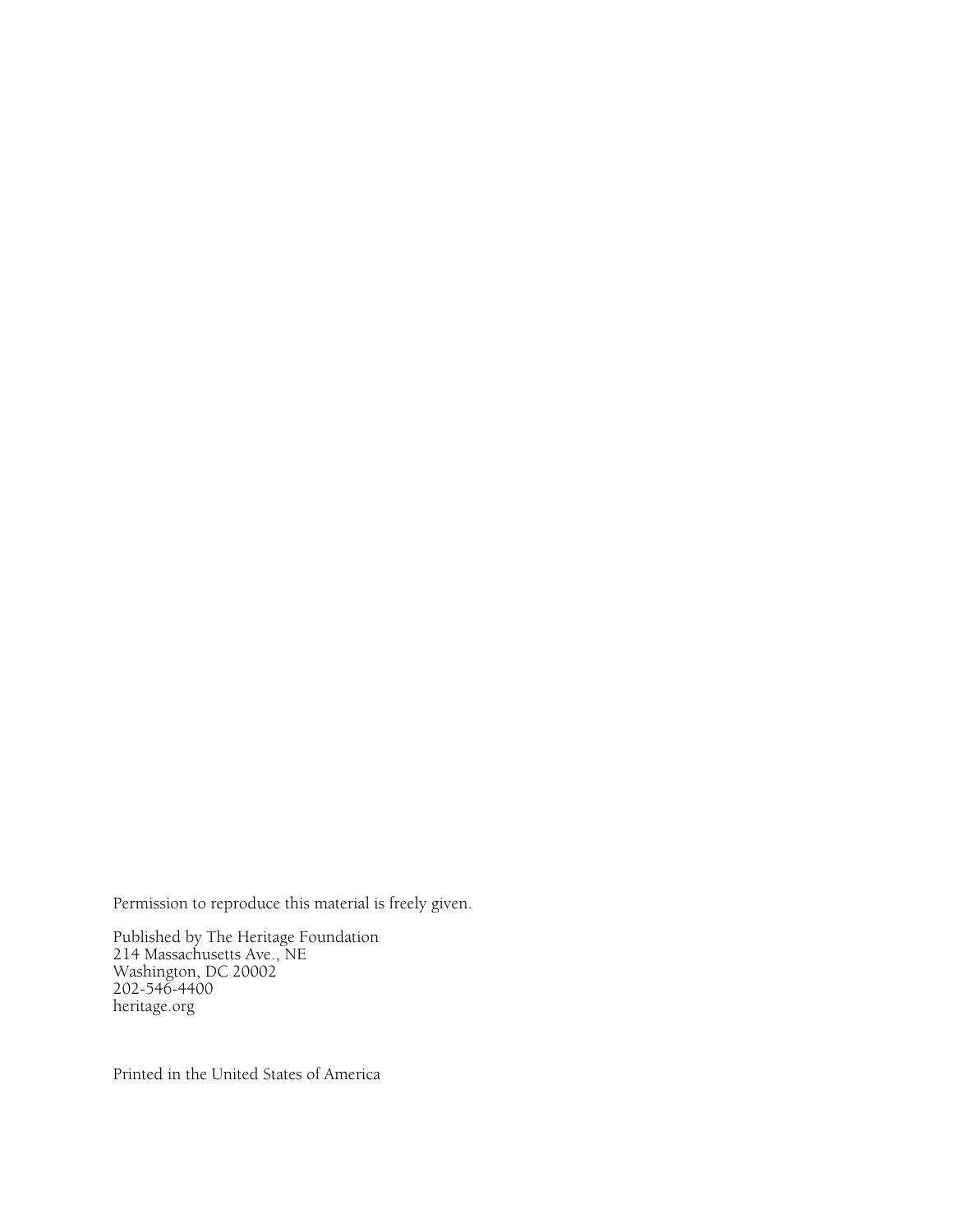# THE HARMFUL EFFECTS OF EARLY SEXUAL ACTIVITY AND MULTIPLE SEXUAL PARTNERS AMONG WOMEN: A BOOK OF CHARTS

ROBERT E. RECTOR KIRK A. JOHNSON, PH.D. LAUREN R. NOYES SHANNAN MARTIN

THE HERITAGE FOUNDATION JUNE 23, 2003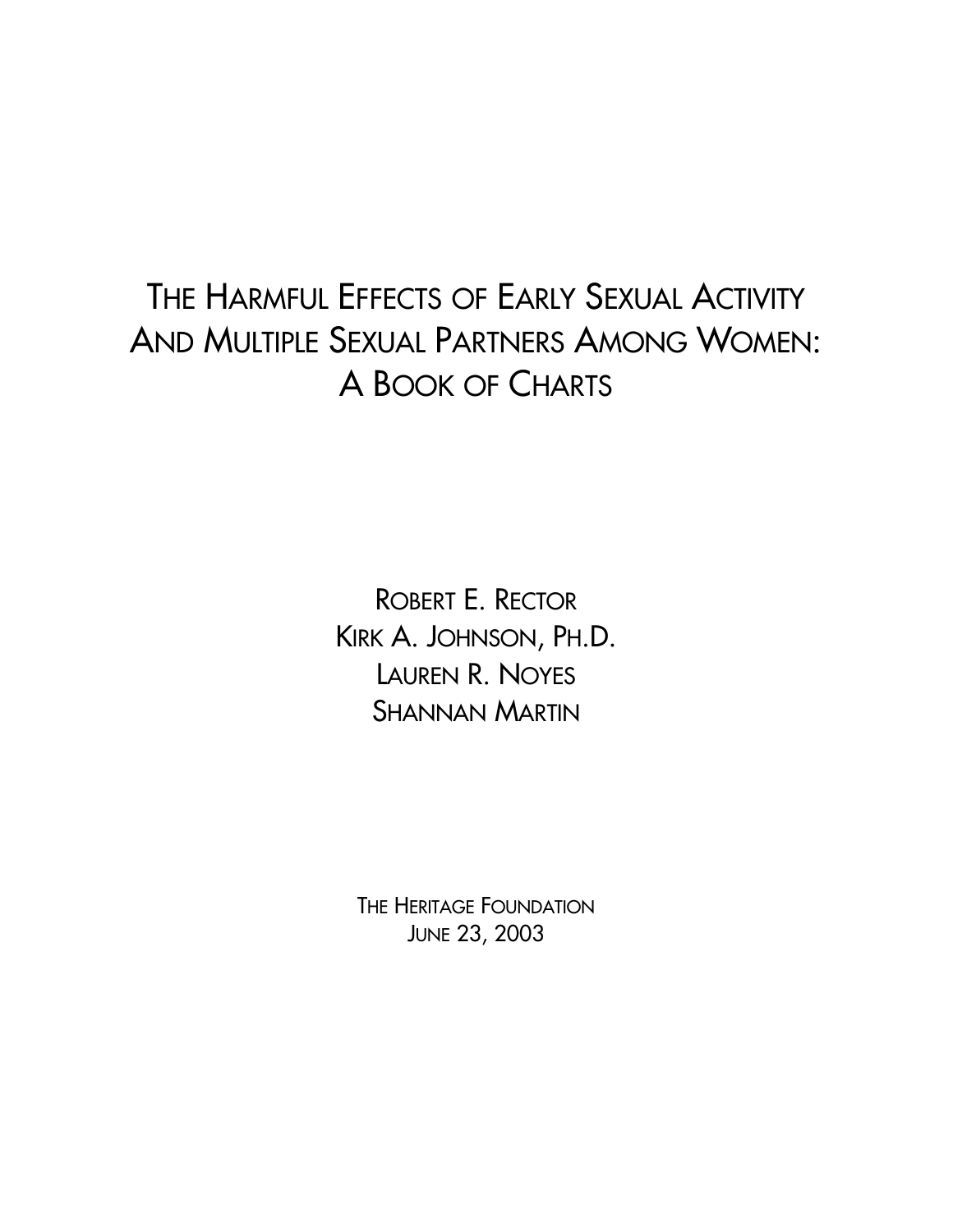NOTE: Nothing written here is to be construed as necessarily reflecting the views of The Heritage Foundation or as an attempt to aid or hinder the passage of any bill before Congress.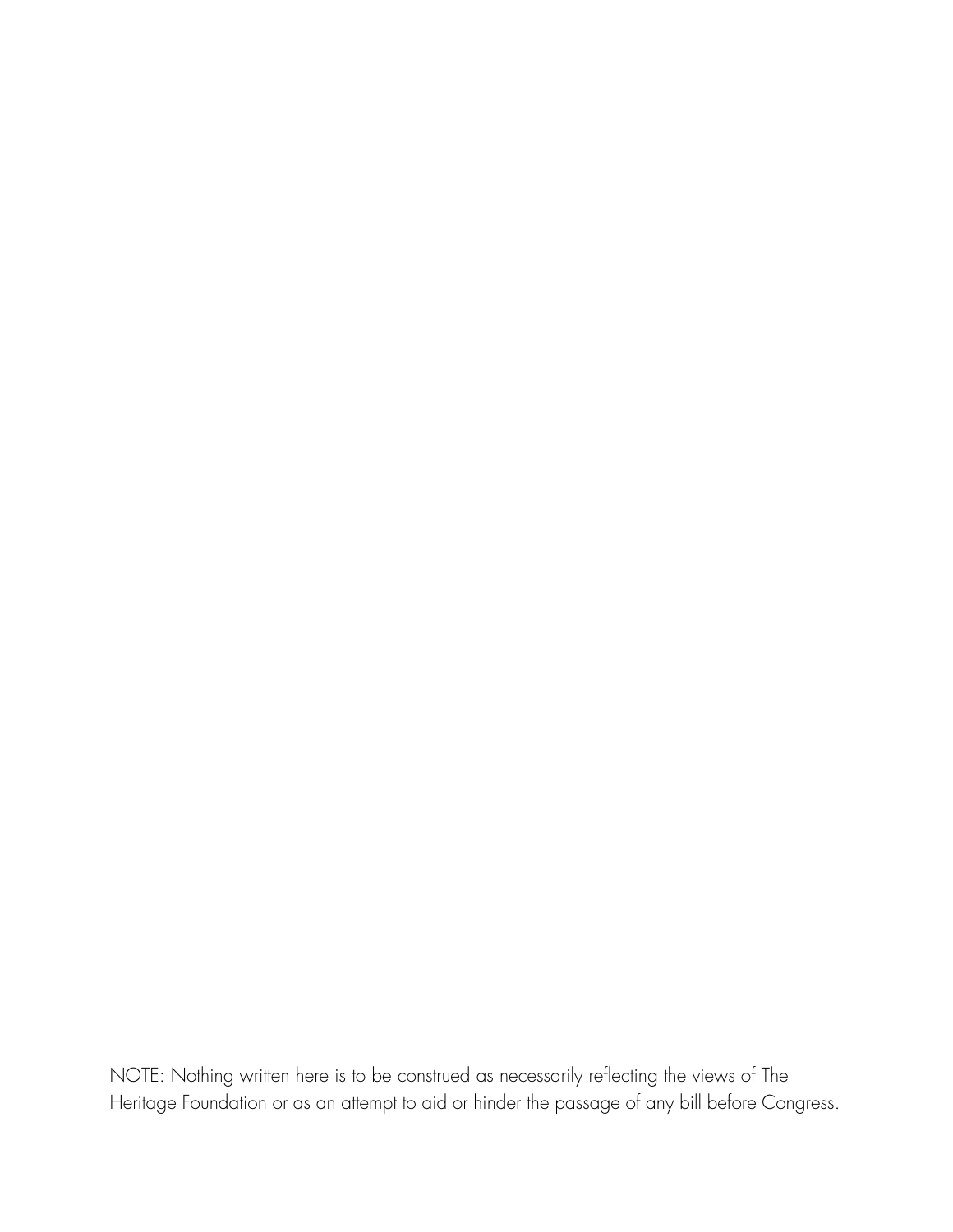#### **INTRODUCTION**

This report examines the linkages between early initiation of sexual activity, number of nonmarital sex partners, and human well-being. In general, the earlier a woman begins sexual activity, the greater the number of non-marital sex partners she is likely to have over the course of her life. Early initiation of sexual activity and higher numbers of non-marital sex partners are linked in turn to a wide variety of negative life outcomes, including increased rates of infection with sexually transmitted diseases, increased rates of out-of-wedlock pregnancy and birth, increased single parenthood, decreased marital stability, increased maternal and child poverty, increased abortion, increased depression, and decreased happiness.

The study is based on the National Survey of Family Growth, a survey fielded in 1995 to a nationally representative sample of roughly 10,000 women between the ages of 15 and 44, sponsored and funded by the Centers for Disease Control of the U.S. Department of Health and Human Services. Because men are not included in the NSFG, they are not included anywhere in this report.

#### **Initiation of Sexual Activity and Number of Sex Partners**

The earlier a woman begins sexual activity, the more sexual partners she is likely to have during her lifetime. Girls who begin voluntary sexual activity at ages 13 or 14 will have, on average, more than 13 voluntary non-marital sex partners during their lives. By contrast, women who begin sexual activity in their early 20s will have, on average, 2.7 sexual partners during their lives.

Women who begin sexual activity at early ages also have far higher turnover rates among sexual partners. (The sex partner turnover rate may be defined as the number of sex partners per year of sexual activity.) Women who become sexually active at ages 13-14 have a sex partner turnover rate that is four times higher than the rate found among those who initiate sex activity in their early 20s.

#### **Negative Consequences of Early Sexual Activity**

Beginning sexual activity at an early age is likely to have permanent negative consequences on the lives of young women. These enduring negative effects can be physical, psychological, social, and economic. The harmful effects are most pronounced for women who begin sexual activity in teen years; many will be passed on to future generations. Data from the NSFG showcase the negative consequences of early sexual activity, which include the following:

- Beginning sexual activity at a young age greatly increases the probability of becoming infected with sexually transmitted diseases (STDs). Girls who began sexual activity at age 13 are twice as likely to become infected by an STD as girls who started sexual activity at age 21.
- Women who begin sexual activity at an early age are far more likely to become pregnant and give birth out-of-wedlock. Nearly 40 percent of girls who commence sexual activity at ages 13 or 14 will give birth outside marriage. By contrast, 9 percent of women who begin sexual activity at ages 21 or 22 will give birth outside marriage.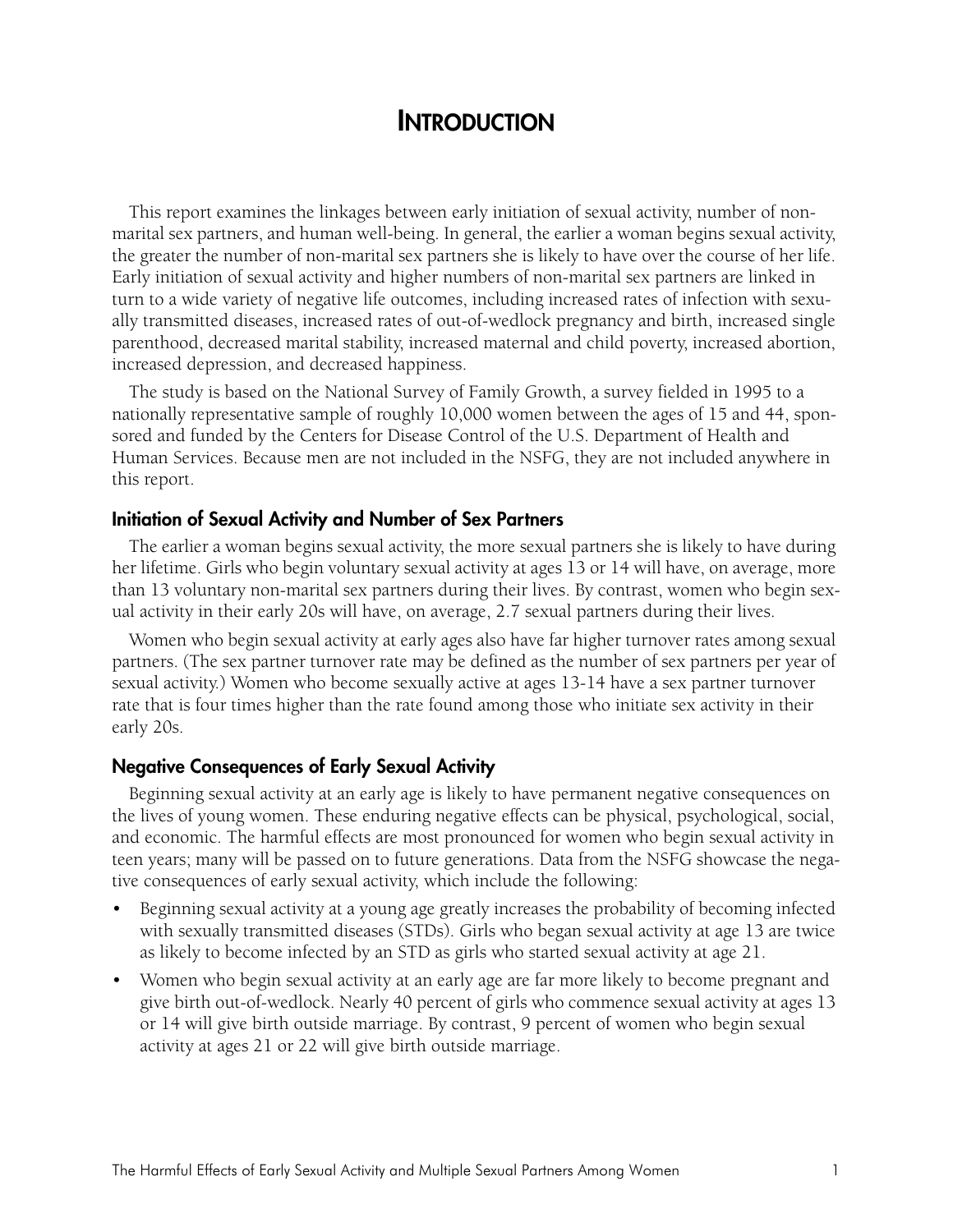- Women who begin sexual activity at earlier ages are more likely to become single mothers. Women who became sexually active at ages 13 or 14 are more than three times as likely to become single parents than are women who commence sexual activity in their early 20s.
- Early sexual activity seriously undermines girls' ability to form stable marriages as adults. When compared to women who began sexual activity in their early 20s, girls who initiated sexual activity at ages 13 or 14 were less than half as likely to be in stable marriages in their 30s.
- Early sexual activity is linked to higher levels of child and maternal poverty. Some 27 percent of mothers who began sexual activity at ages 13 or 14 were living in poverty at the time of the survey. By contrast, 11.7 percent of mothers who began sexual activity in their early 20s were poor at the time of the survey.
- Girls who begin sexual activity at an earlier age are far more likely to have abortions. Nearly 30 percent of girls who started sexual activity at ages 13 or 14 have had an abortion. By contrast, some 12 percent of girls who began sexual activity in their early 20s have had an abortion.
- Beginning sexual activity at an older age is linked to higher levels of personal happiness. More than half the women who began sexual activity in their early 20s report that they are currently "very happy" in life. By contrast, only a third of women who began sexual activity at ages 13 or 14 report that they are "very happy."

#### **The Negative Consequences of Increased Numbers of Non-Marital Sexual Partners**

On average, women are best off in life if they are sexually active only within the bounds of marriage. Increases in the number of non-marital sex partners are linked to a very broad array of negative life outcomes.

- An increase in the number of non-marital sex partners greatly increases the probability that one will become infected by sexually transmitted diseases.
- Women who have more non-marital sex partners are more likely to be single mothers. Women who have had five non-marital sex partners during their lives are seven times more likely to become single mothers than are women who have engaged in sex only with their husbands.
- Women who have more non-marital sexual partners are more likely to have abortions. Women who have had five non-marital sexual partners are four times more likely to have abortions than are women who have engaged in sex only with their husbands.
- Finally, the greater the increase in the number of non-marital sex partners, the lower the probability of personal happiness. Some 56 percent of women who have had sex only with men they have married report that they are currently "very happy." By contrast, only 37 percent of women with five non-marital sex partners report that they are "very happy."

The following charts are divided into three sections:

- Charts 1 and 2 deal with the age of initiation of sexual experience and the number and turnover of sexual partners.
- Charts 3 through 11 report on the social outcomes of women in the NSFG by the age of first voluntary sexual intercourse.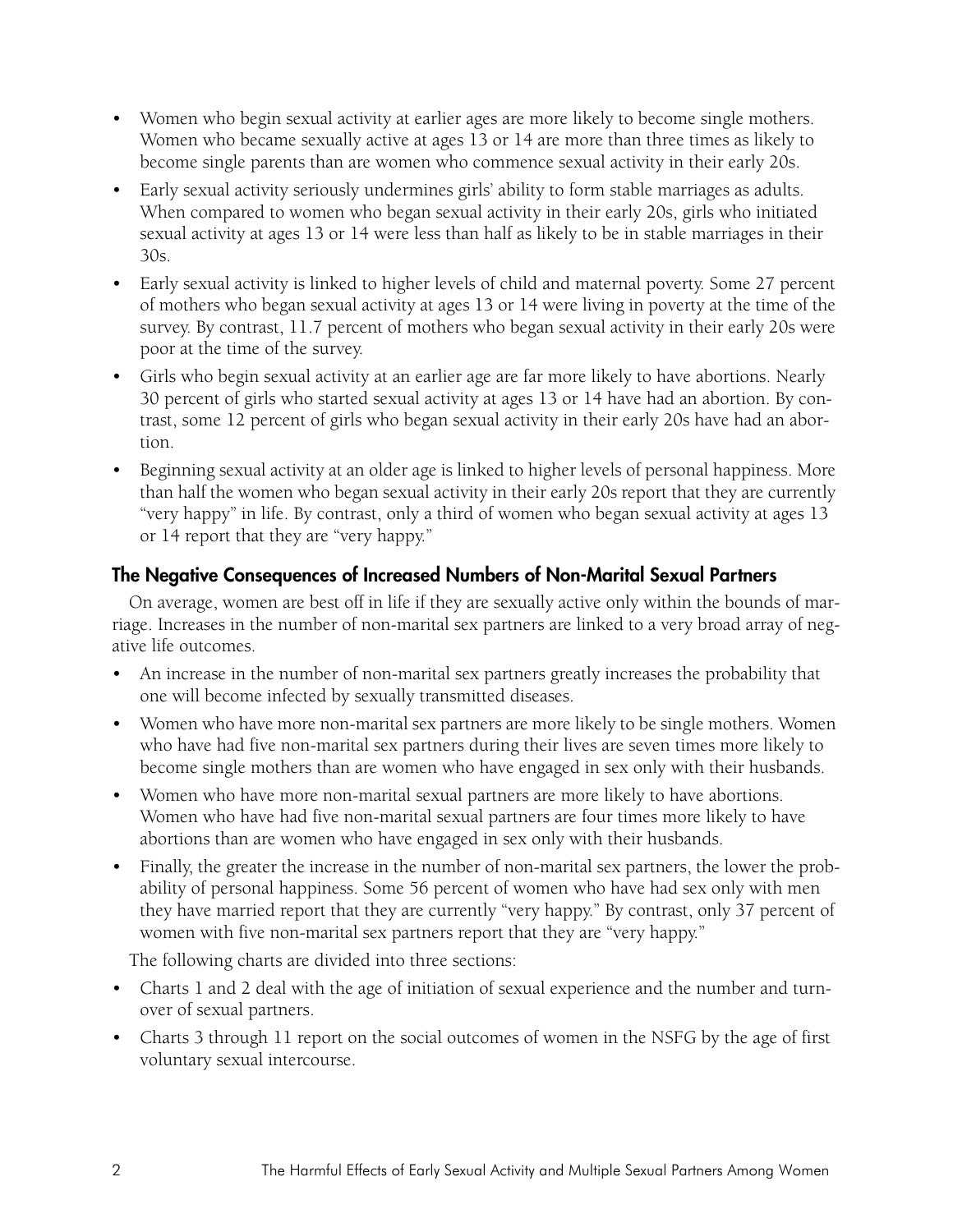• Charts 12 through 18 report on the linkages between social outcomes and the number of lifetime, non-marital sexual partners.

—*Robert E. Rector is Senior Research Fellow, Kirk A. Johnson, Ph.D., is Harry and Jeanette Weinberg Fellow in Statistical Welfare Research in the Center for Data Analysis, Lauren R. Noyes is Director of Research Projects in Domestic Policy, and Shannan Martin is a Research Assistant in Domestic Policy at The Heritage Foundation.*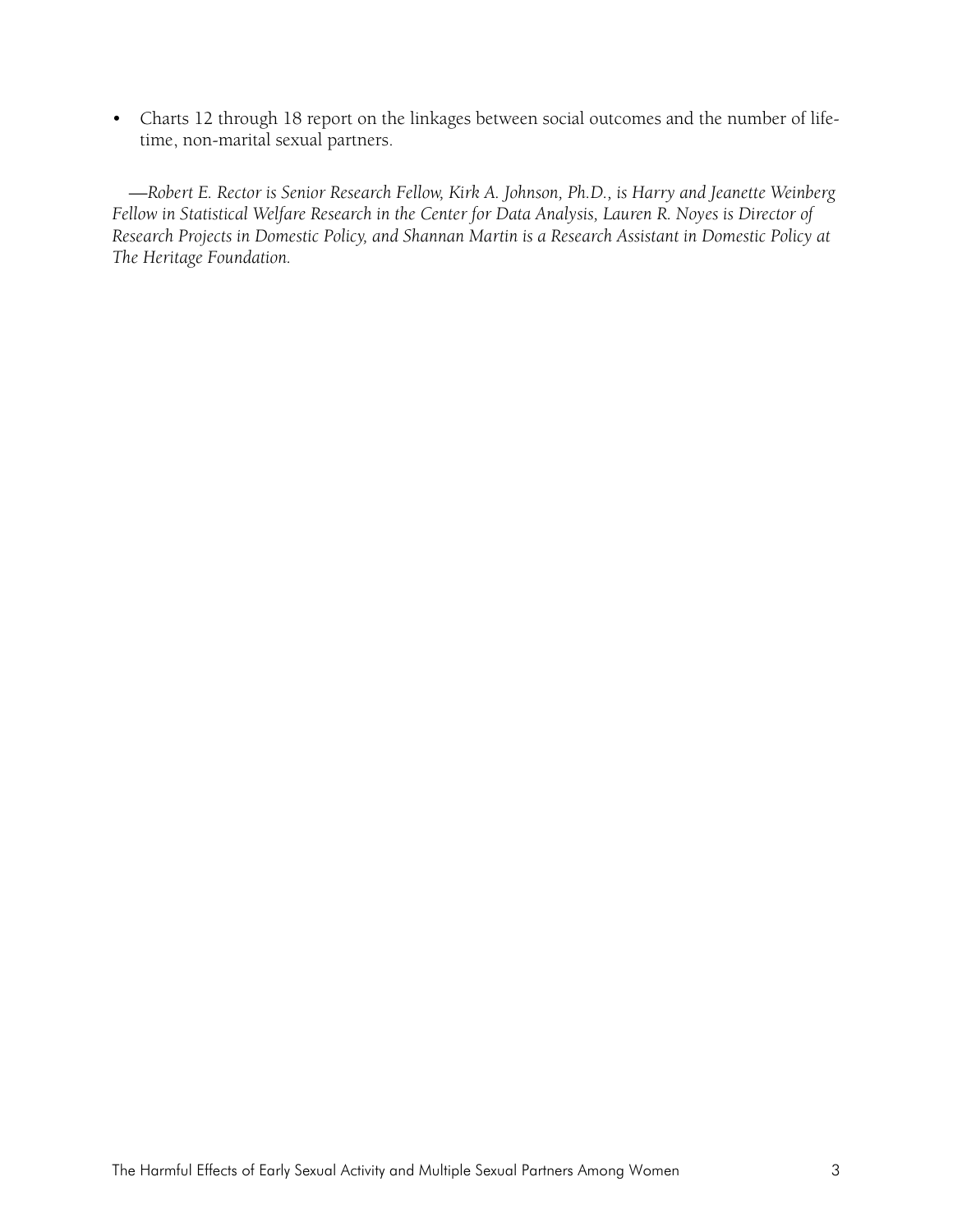

## **Delay of Sexual Initiation Reduces Number of Voluntary Lifetime Sexual Partners**

Initiation of sexual actvity at a younger age is linked to high numbers of sexual partners. The earlier a woman begins sexual activity, the more sexual partners she will have during her lifetime. Girls who begin voluntary sexual activity at age 13-14 will have, on average, more than 13 voluntary sexual partners during their lives. By contrast, women who begin sexual activity at age 23-24 will have, on average, 2.7 sexual partners during their lives.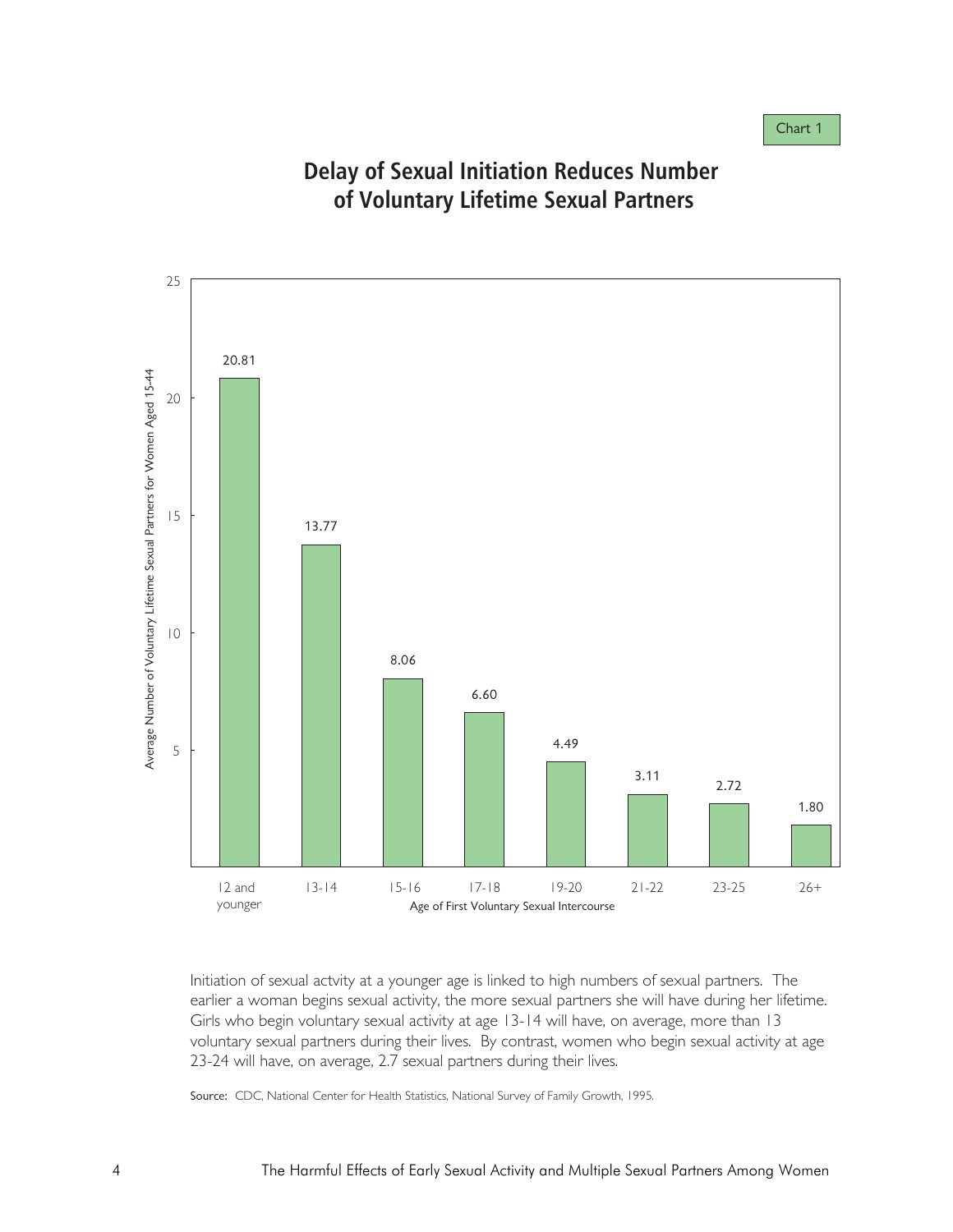

#### **Earlier Onset of Sexual Activity Is Linked to Higher Turnover Rates Among Sexual Partners**

One reason that girls who begin sexual activity in teen years may have more sexual partners during their lifetimes is that they have been sexually active for more years than women who initiated sex activity at older ages. However, women who begin sexual activity at early ages also have far higher turnover rates among sexual partners. (The sex partner turnover rate may be defined as the number of voluntary sexual partners per year of sexual activity.) Girls who begin sexual activity at age 13 or 14 have, on average, 1.2 partners per year of sex activity. By contrast, women who begin sex activity at ages 21-22 have 0.3 sex partners per year of sexual activity. Thus, women who become sexually active at ages 13-14 have a partner turnover rate four times higher than those who initiate sex activity in their early twenties.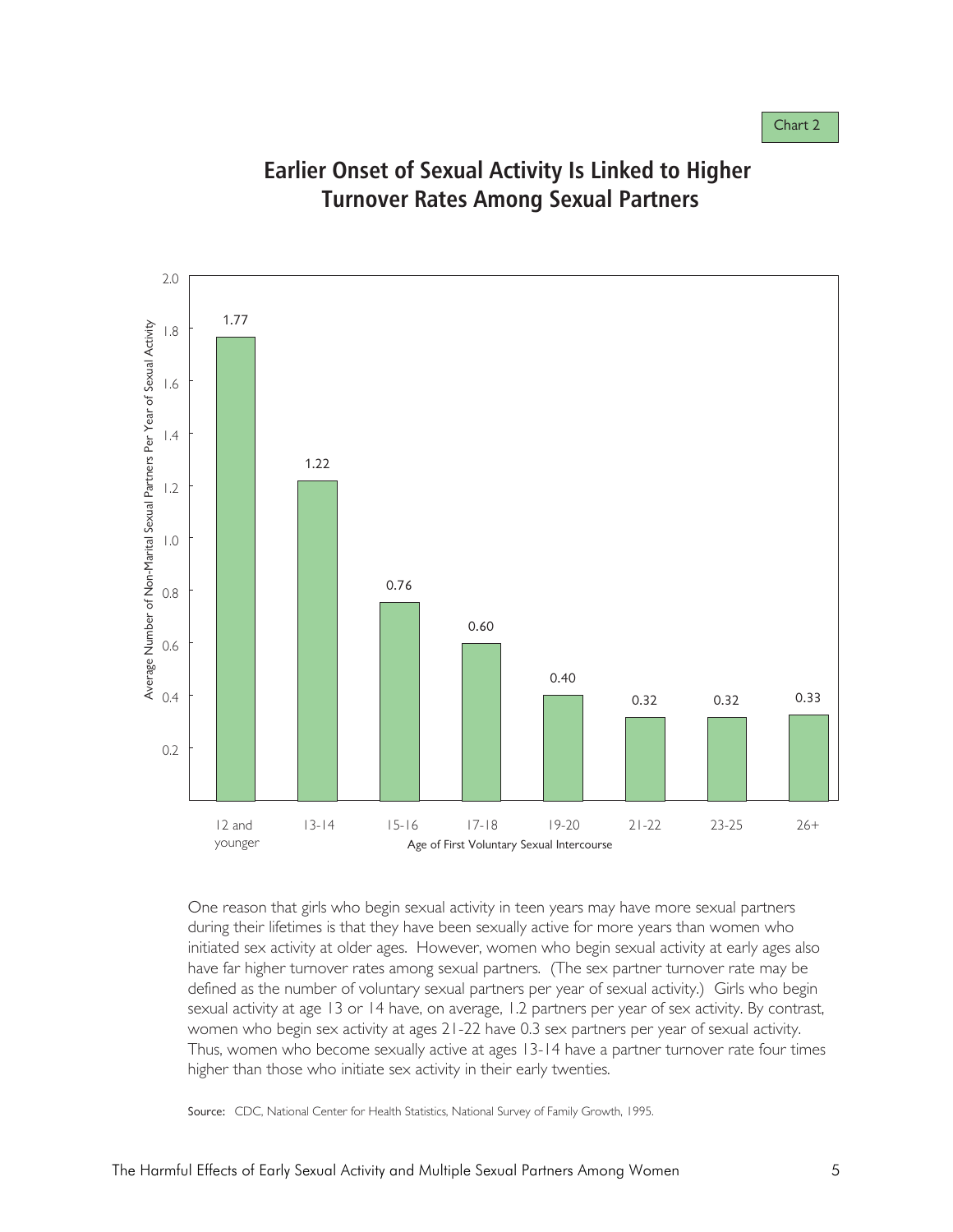

#### **Delay in Sexual Activity Cuts the Odds of Contracting Sexually Transmitted Diseases**

Beginning sexual activity at a young age greatly increases the probability of becoming infected with sexually transmitted diseases (STDs). Girls who began sexual activity at age 13 are twice as likely to become infected by an STD when compared to girls who started sexual activity at age 21. Some 18 percent of girls who began sexual activity at age 13-14 have contracted syphilis, gonorrhea, chlamydia, genital warts or genital herpes, or self-report a high likelihood of HIV. By contrast, around 8 percent of women who begin sexual activity at age 21 have been infected by these diseases.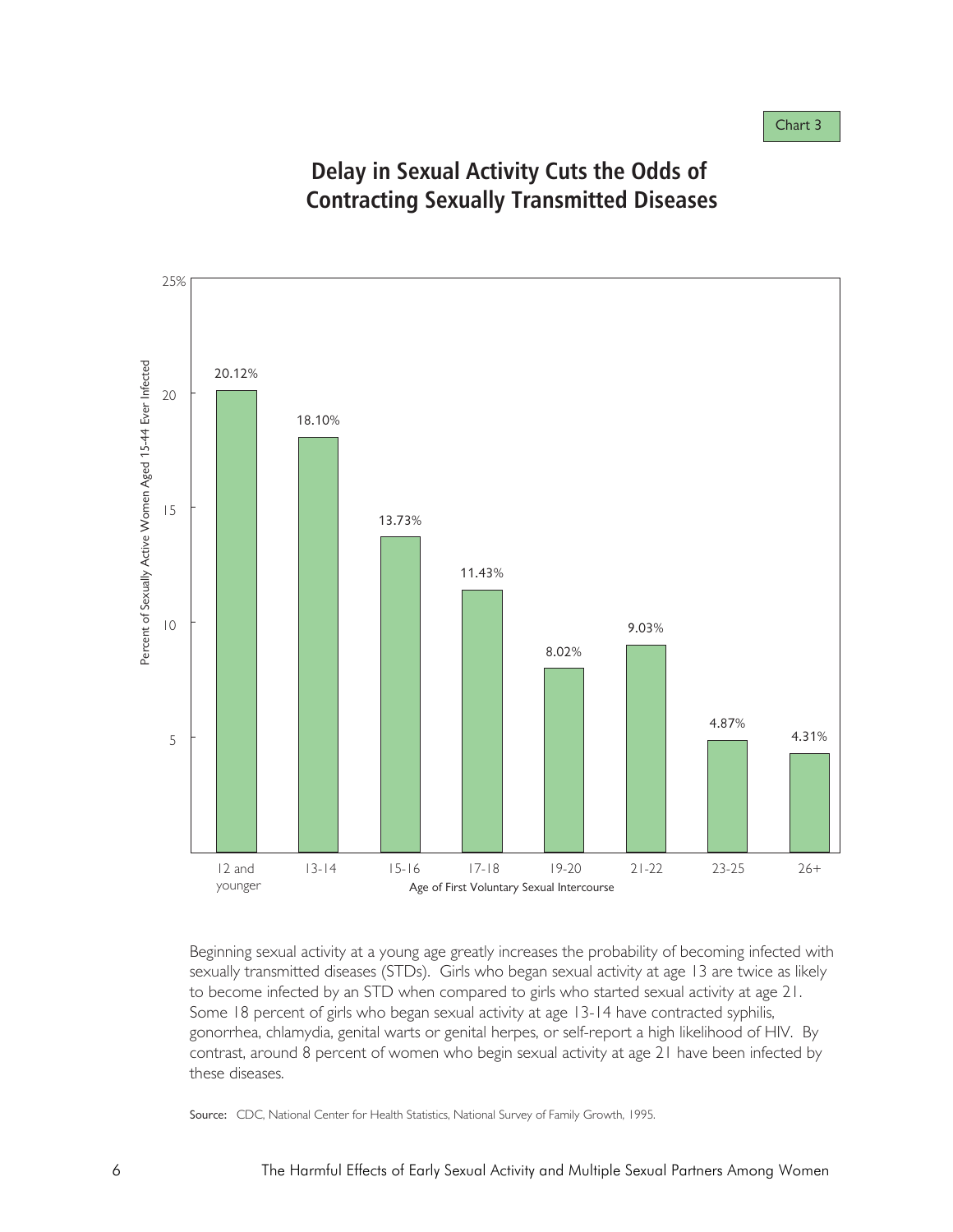Chart 4



## **Beginning Sexual Activity at an Older Age Reduces the Probability of Out-of-Wedlock Pregnancy**

Women who begin sexual activity at an early age are far more likely to experience an out-ofwedlock pregnancy. Over half of girls who begin sexual activity at ages 15 or 16 will become pregnant out of wedlock. By contrast, some 22 percent of women who begin sexual activity at ages 21 or 22 become pregnant out of wedlock.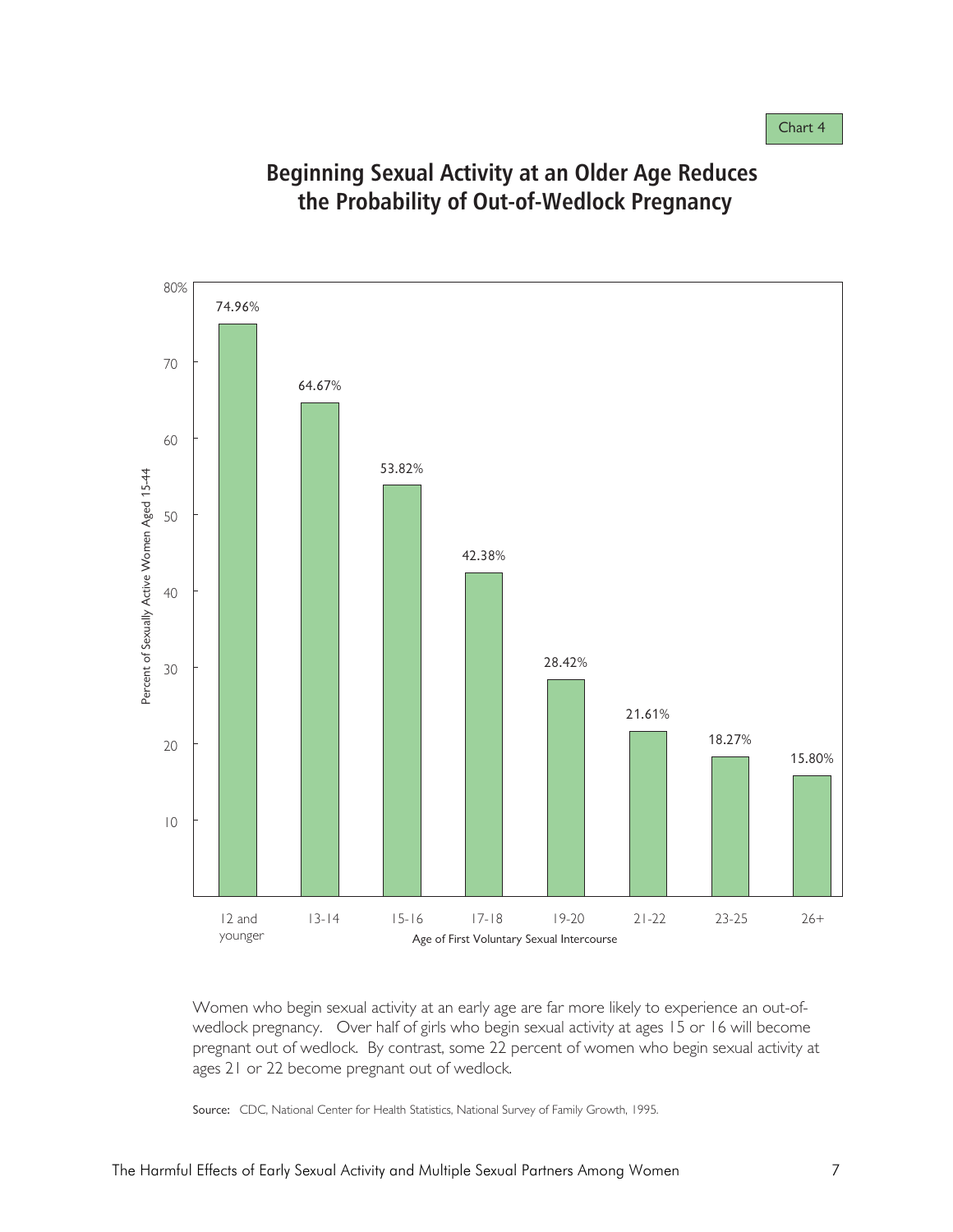

#### **Delay in Sexual Activity Reduces the Odds of Out-of-Wedlock Childbearing**

Women who begin sexual activity at an early age are far more likely to give birth out of wedlock. Nearly 40 percent of girls who commence sexual activity at ages 13-14 will give birth outside marriage. By contrast, 9 percent of women who begin sexual activity at ages 21-22 will give birth outside marriage.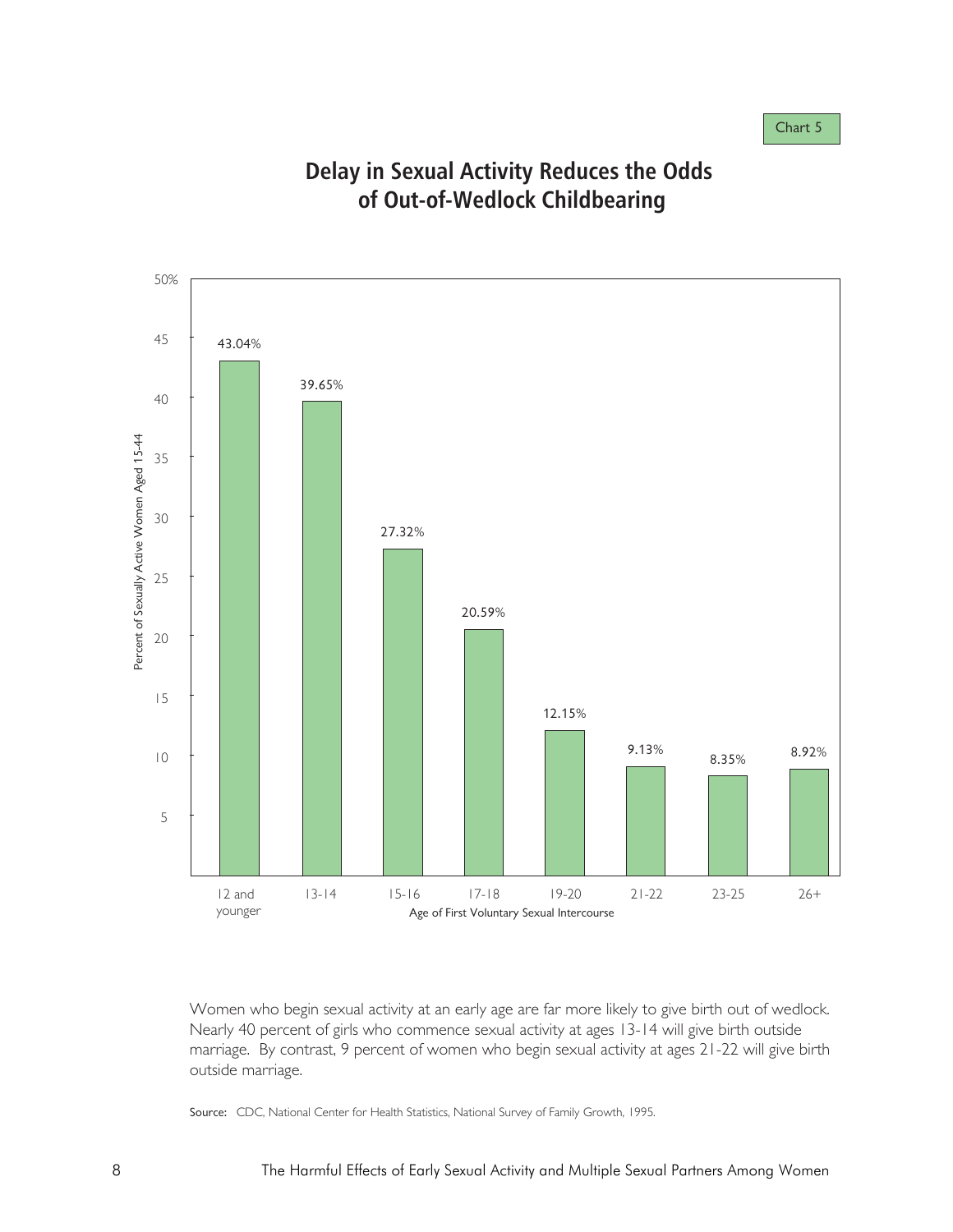

#### **Delay in Sexual Activity Reduces the Odds of Becoming a Single Mother**

This chart covers mothers with children. Women who begin sexual activity at earlier ages are more likely to become single mothers. More than half the mothers with children who became sexually active at ages 13-14 were single parents at the time of the survey. By contrast, only 15.7 percent of mothers with children who commenced sex activity at ages 21-22 were single parents at the time of the survey. Single motherhood includes currently single mothers who are separated, divorced, or widowed, or have never been married.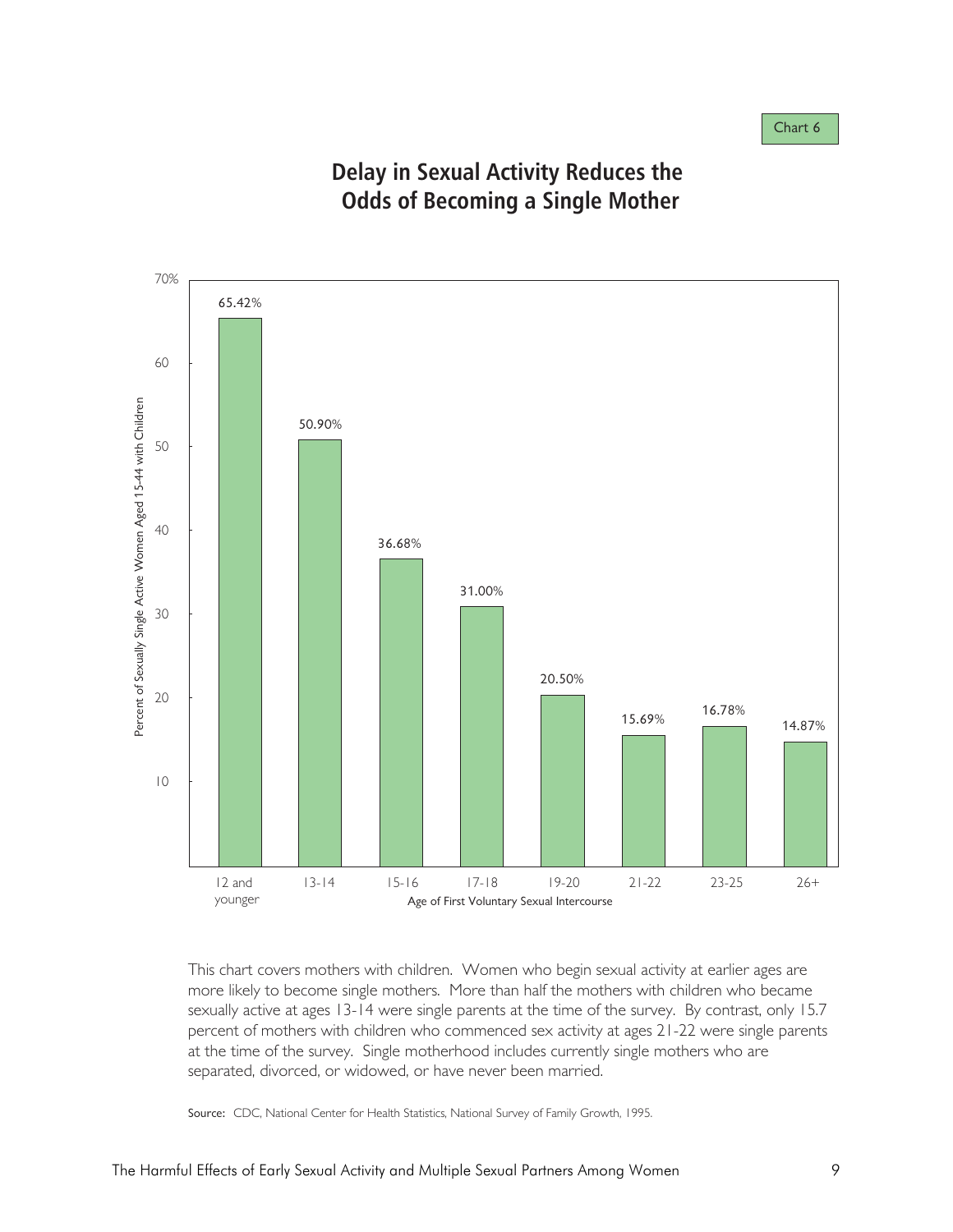

**Delay in Sexual Activity Leads to Greater Marital Stability**

This chart measures the percentage of sexually active women over age 30 who were in stable marriages. A woman was defined as being in a stable marriage if she was married at the time of the survey and had been in that same marriage for more than five years. Girls who began sexual activity in their teens clearly have greater difficulty in forming and sustaining stable marriages. Two thirds of women who began sexual activity at ages 21-22 were in stable marriages. By contrast, only 27.7 percent of girls who began sexual activity at age 13-14 were in stable marriages.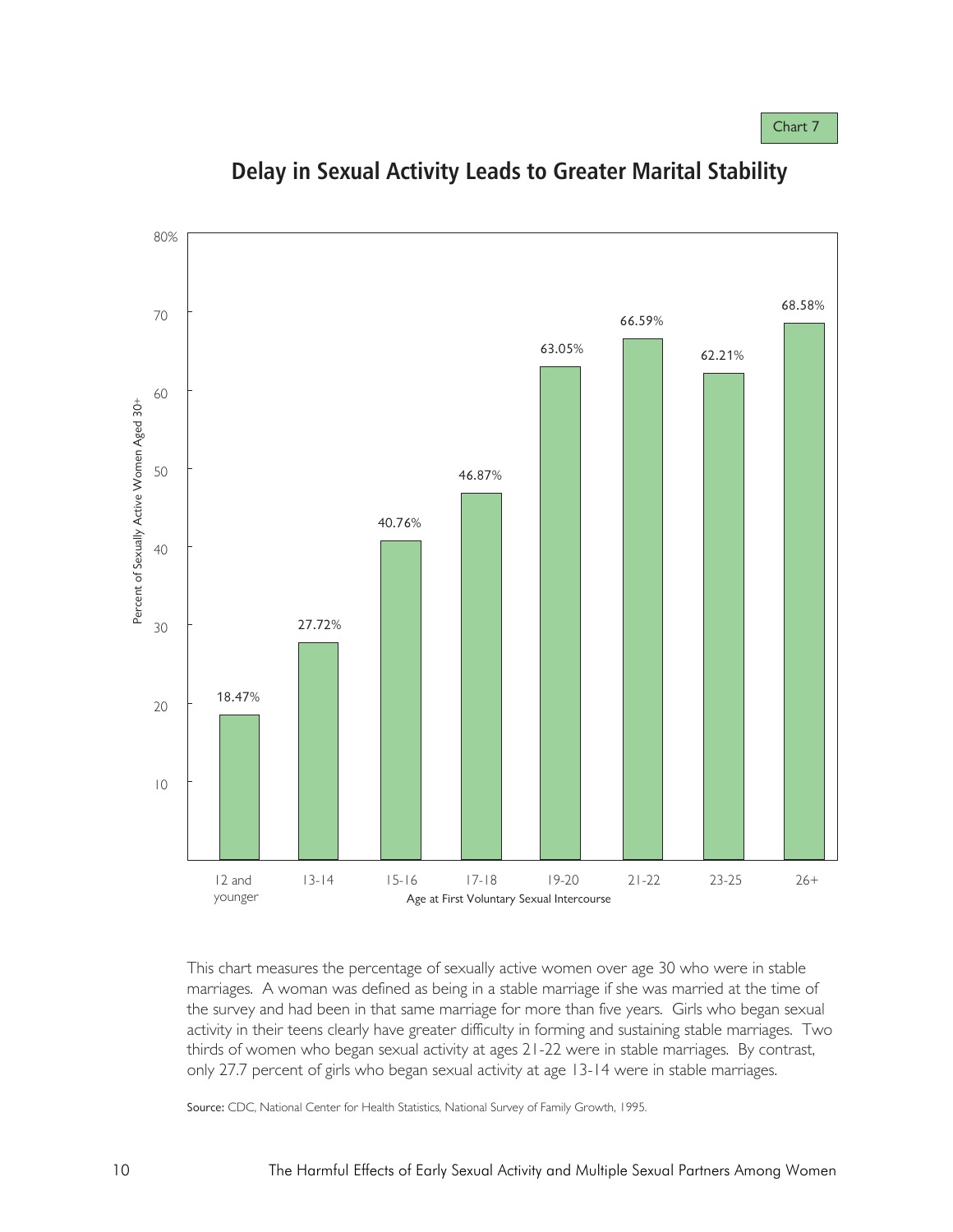

#### **Delay in Sexual Activity Is Linked to Lower Levels of Child and Maternal Poverty**

This chart shows the poverty rate of mothers with children at the time of the survey. Early sexual activity is linked to higher levels of child and maternal poverty. Some 27 percent of mothers who began sexual activity at ages 13 or 14 were living in poverty at the time of the survey. By contrast, 11.7 percent of mothers who began sexual activity at ages 21 or 22 were poor at the time of the survey.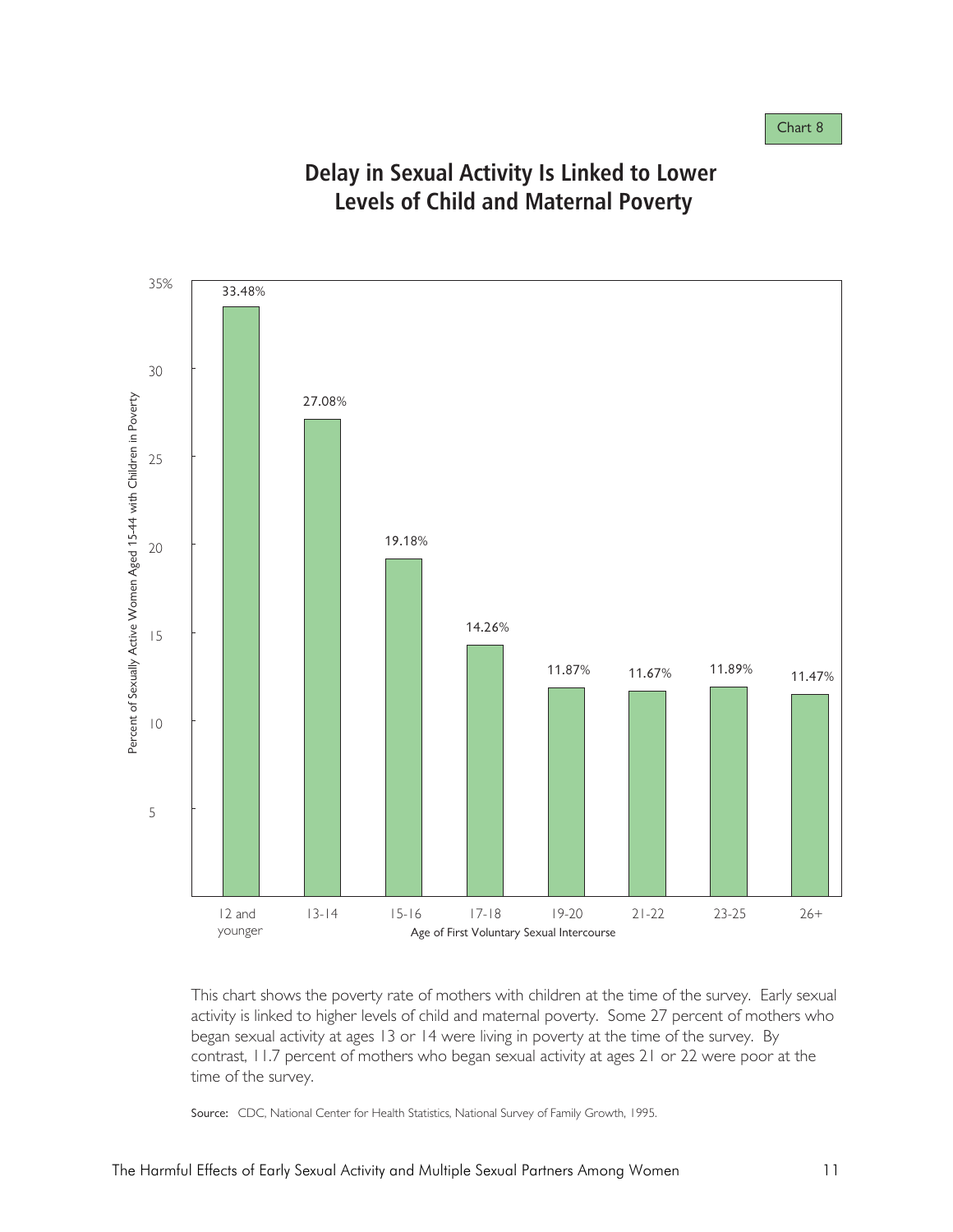Chart 9



#### **Beginning Sexual Activity at an Older Age Reduces the Probability of Abortion**

Girls who begin sexual activity at an earlier age are far more likely to have abortions. Nearly 30 percent of girls who started sexual activity at ages 13 or 14 have had an abortion. By contrast, some 12 percent of girls who began sexual activity at 21 or 22 have had an abortion.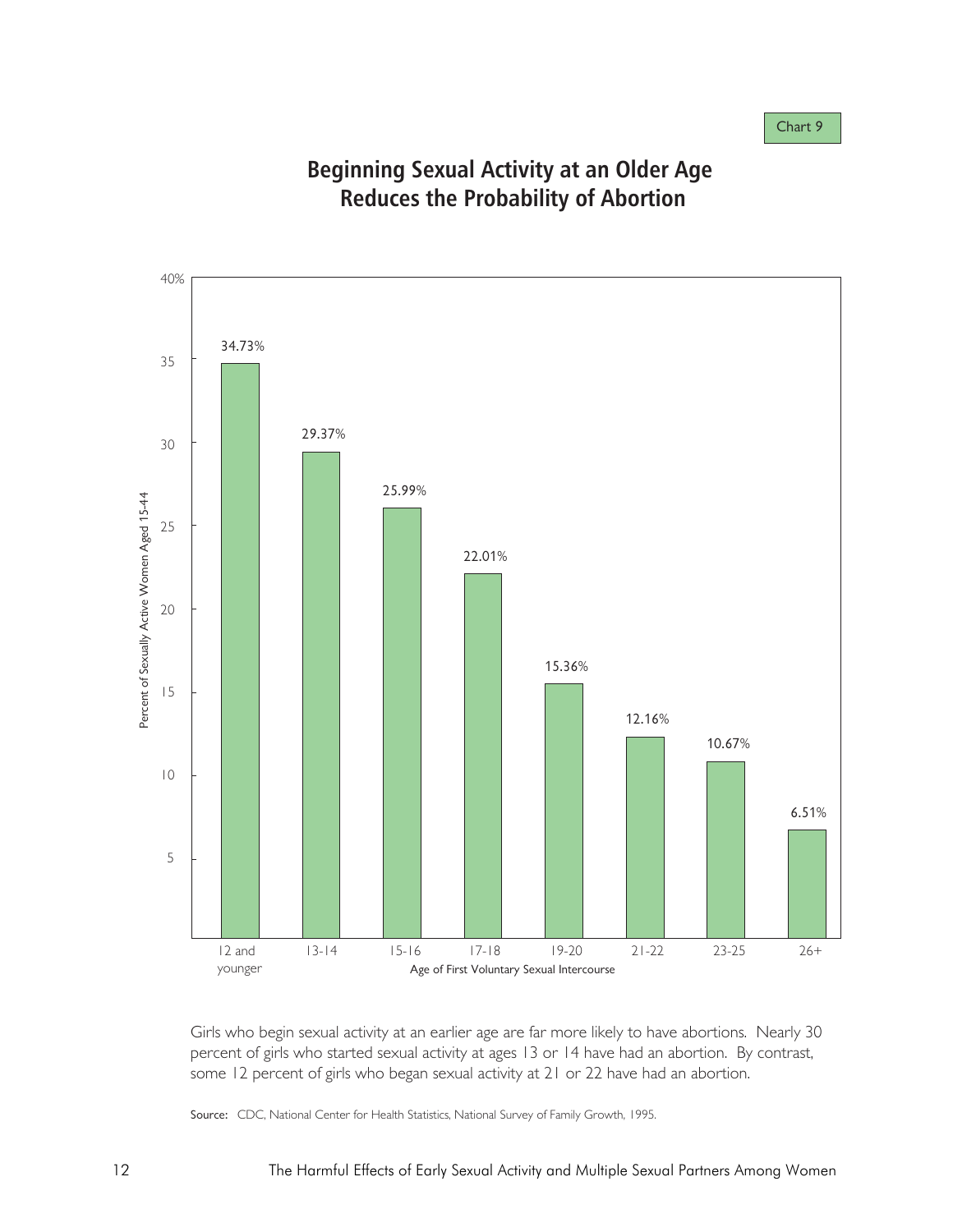

**Delay in Sexual Activity Is Linked to Greater Happiness**

Beginning sexual activity at an older age is linked to higher levels of personal happiness. More than half the women who began sexual activity at ages 21 or 22 report they are currently "very happy" in life. By contrast, only a third of women who began sexual activity at ages 13 or 14 report they are currently "very happy."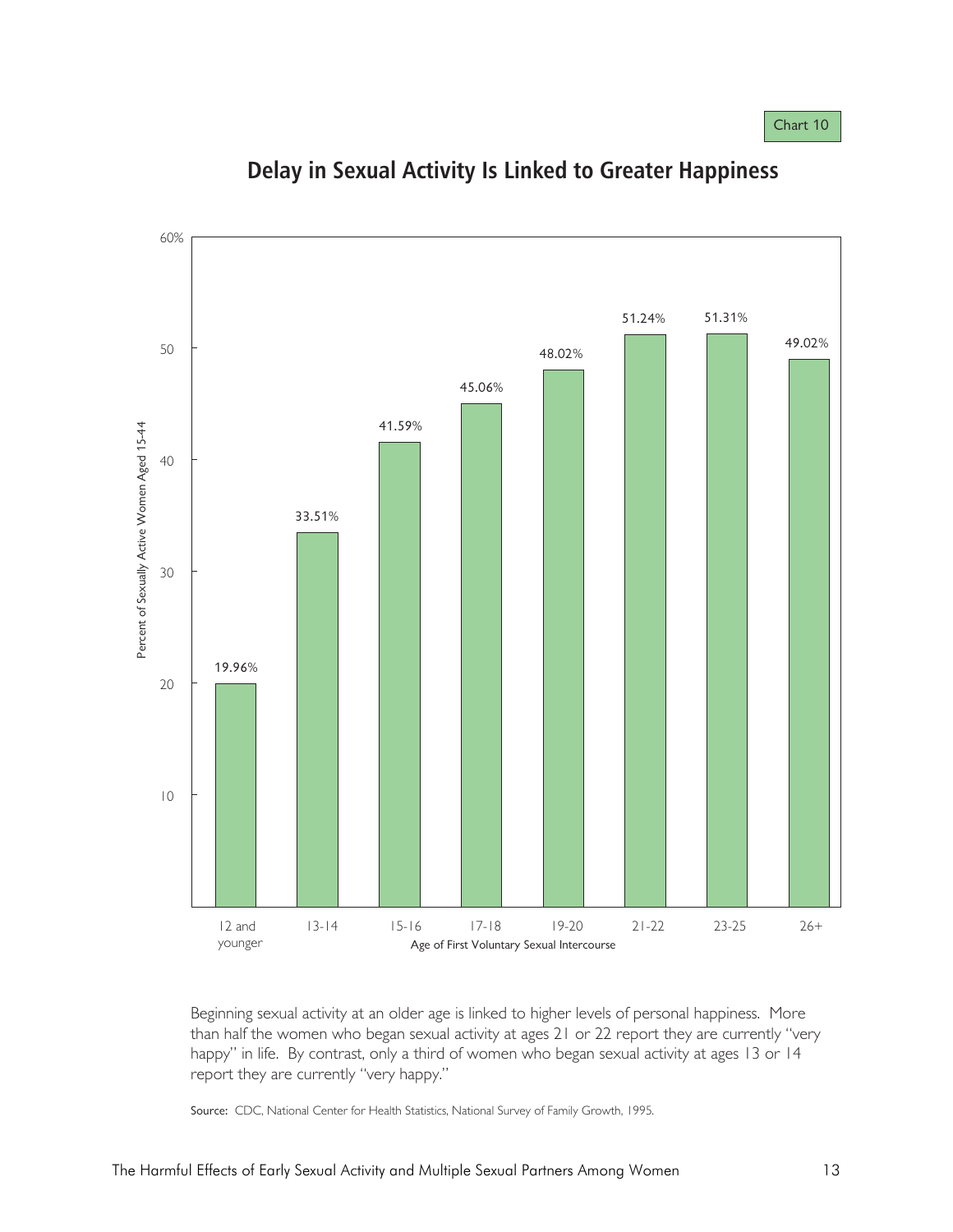

**Beginning Sexual Activity at an Older Age Reduces Depression**

Women who began sexual activity at an early age are more likely to feel unhappy or depressed. Around 7 percent of women that started sexual activity at ages 13 or 14 report that they currently feel "not very happy" or "very unhappy." By contrast, women who began sex activity later are less likely to report feelings of depression. Around 3 percent of women who began sex activity at ages 21 or 22 state that they currently feel "not very happy" or "very unhappy."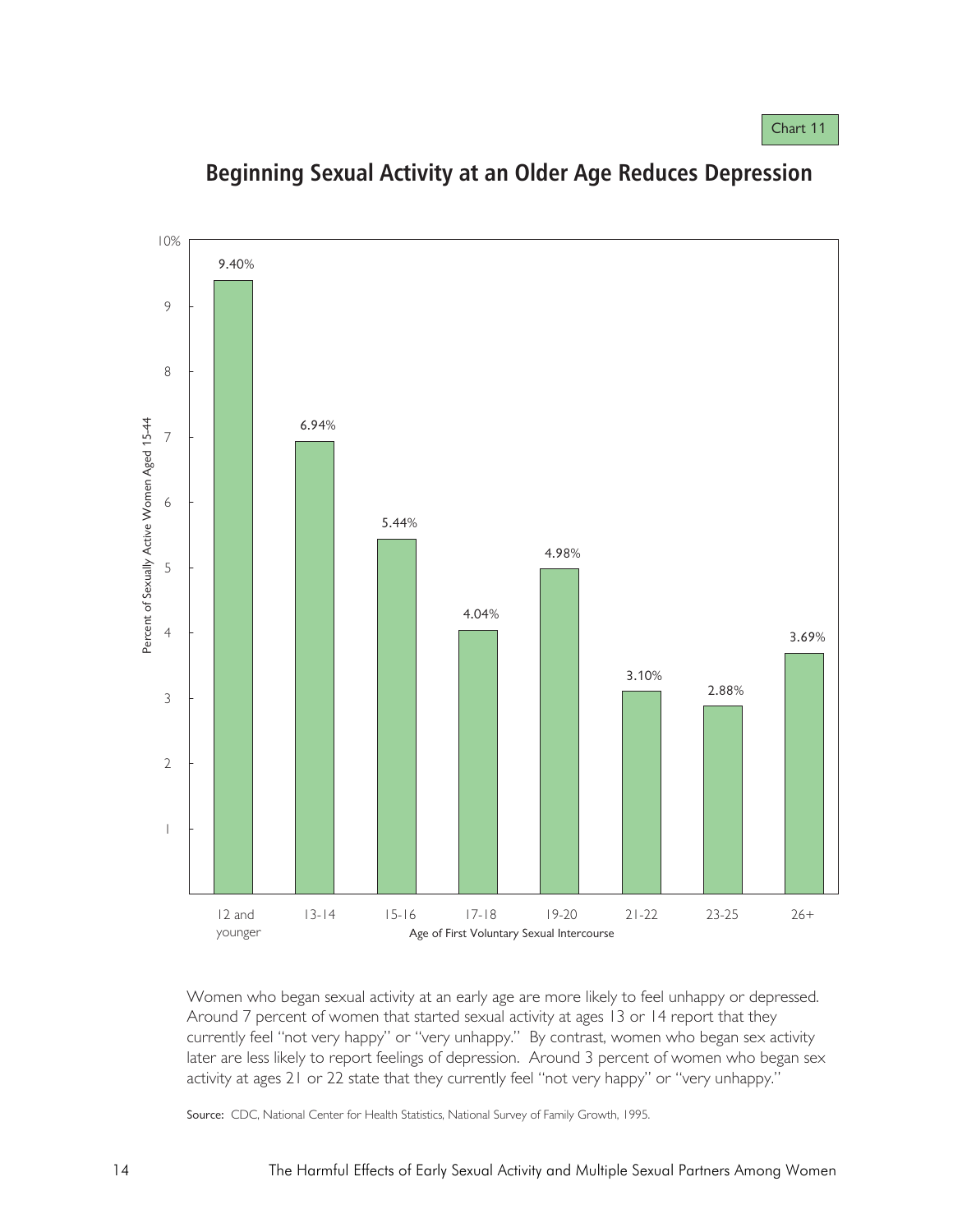

#### **Women Who Have More Non-Marital Sexual Partners Are More Likely to Be Infected with Sexually Transmitted Diseases**

This chart shows the impact of increases in the number of lifetime sexual partners on the chances of being infected by a sexually transmitted disease (STD). The chart covers all sexually active women; women with zero non-marital partners have had sex only with men whom they married. Some 3.6 percent of sexually active women who have had zero non-marital sex partners have contracted syphilis, gonorrhea, chlamydia, genital warts, or genital herpes, or have a self-reported high risk of HIV. By contrast, the STD infection rate of women with 11 to 15 non-marital sexual partners is nearly ten times higher. Some 30 percent of these women have been infected.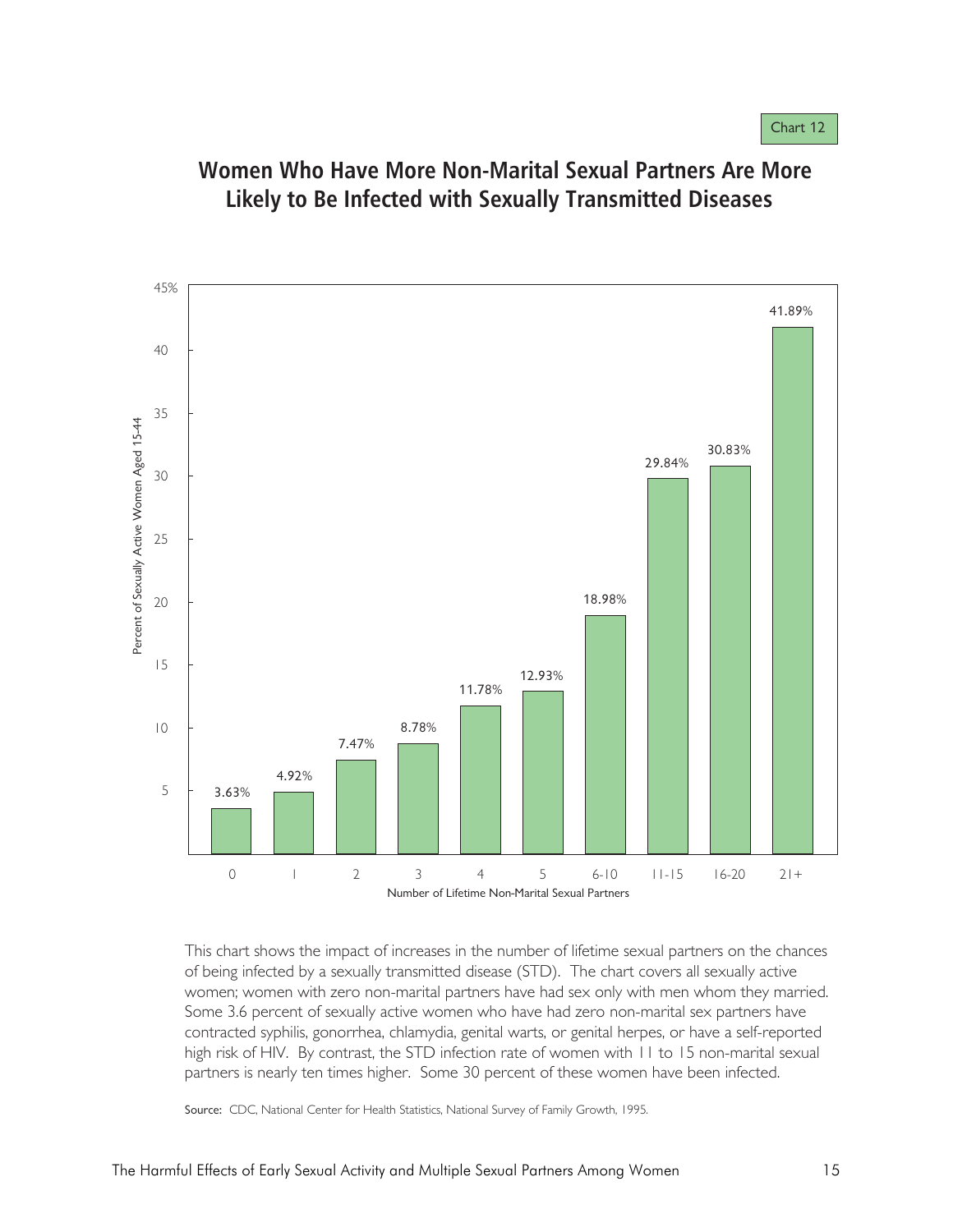Chart 13



#### **Women Who Have More Voluntary Non-Marital Sexual Partners Are More Likely to Give Birth Out of Wedlock**

This chart shows the relationship between the number of non-marital sexual partners and giving birth to a child out of wedlock. All the women represented in the chart are or have been sexually active.

The women in the far left-hand column were virgins at the time of first marriage and have been married to all the men with whom they have had voluntary intercourse. Some 1.7 percent of these women have had an out-of-wedlock birth. (The small number of women in this category who had children out of wedlock typically became pregnant while married but divorced before the child was born. See appendix.)

The adjacent column represents women whose first intercourse was pre-marital; i.e., they were sexually active with a man they later married. If these women later divorced, they married any other men with whom they subsequently had been sexually active. Some 16 percent of these women gave birth out of wedlock before marrying the father of their child.

The other columns represent women who have had one or more non-marital sexual partners. As the number of lifetime non-marital sexual partners rises, so does the probability of having a child out of wedlock. Nearly half of the women with five non-marital sexual partners have had an out-of-wedlock birth.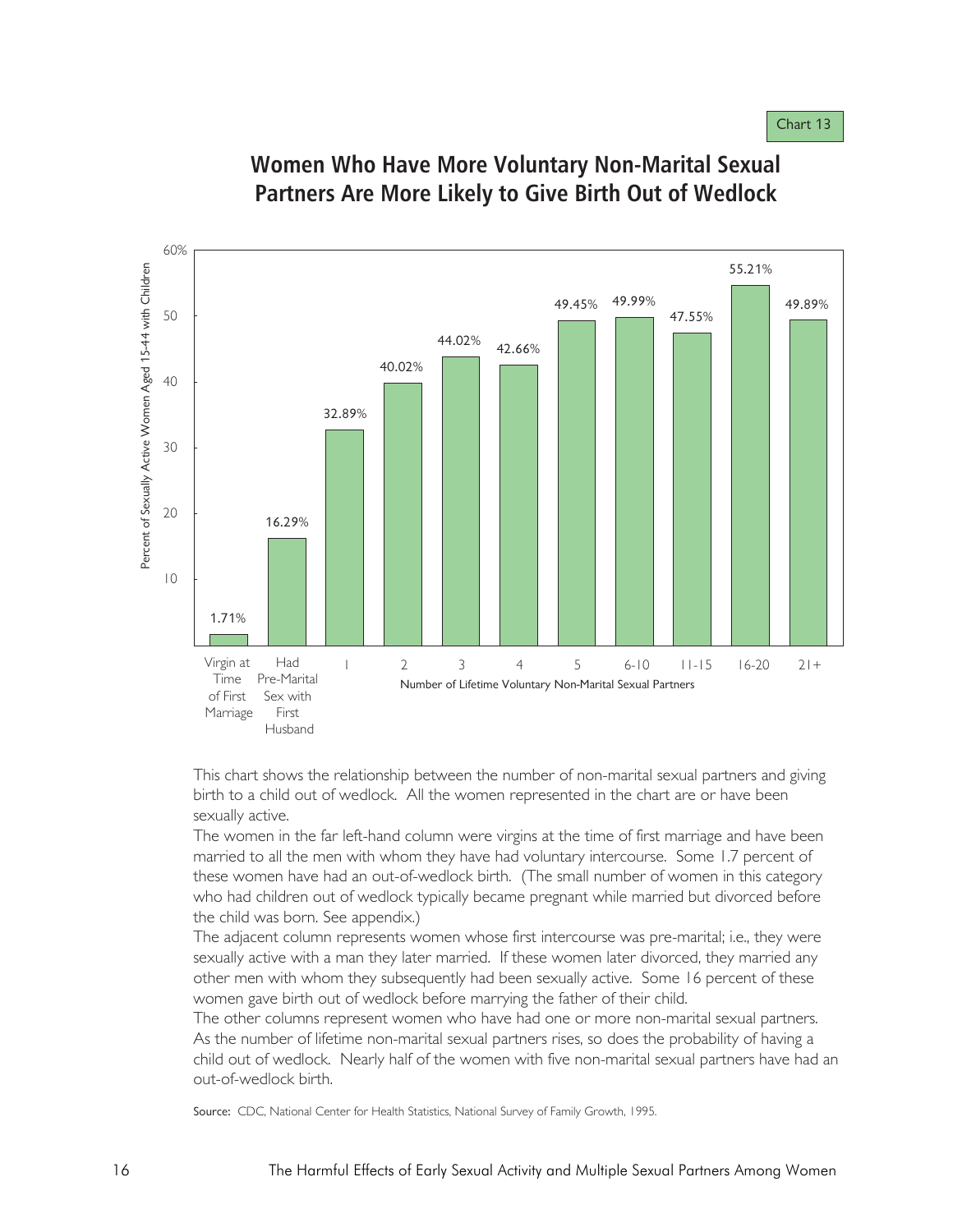

#### **Women Who Have More Non-Marital Sexual Partners Are More Likely to Become Single Mothers**

This chart shows the relationship between the number of non-marital sexual partners and single parenthood. All the women represented on the chart are mothers with children. The left-hand column represents women who have sex only with men they have married. Some 7 percent of these mothers were single parents at the time of the survey; 93 percent were married. The probability of being a single mother rises as the number of lifetime non-marital sex partners rises. Some 53 percent of mothers with five lifetime non-marital sex partners were single parents at the time of the survey.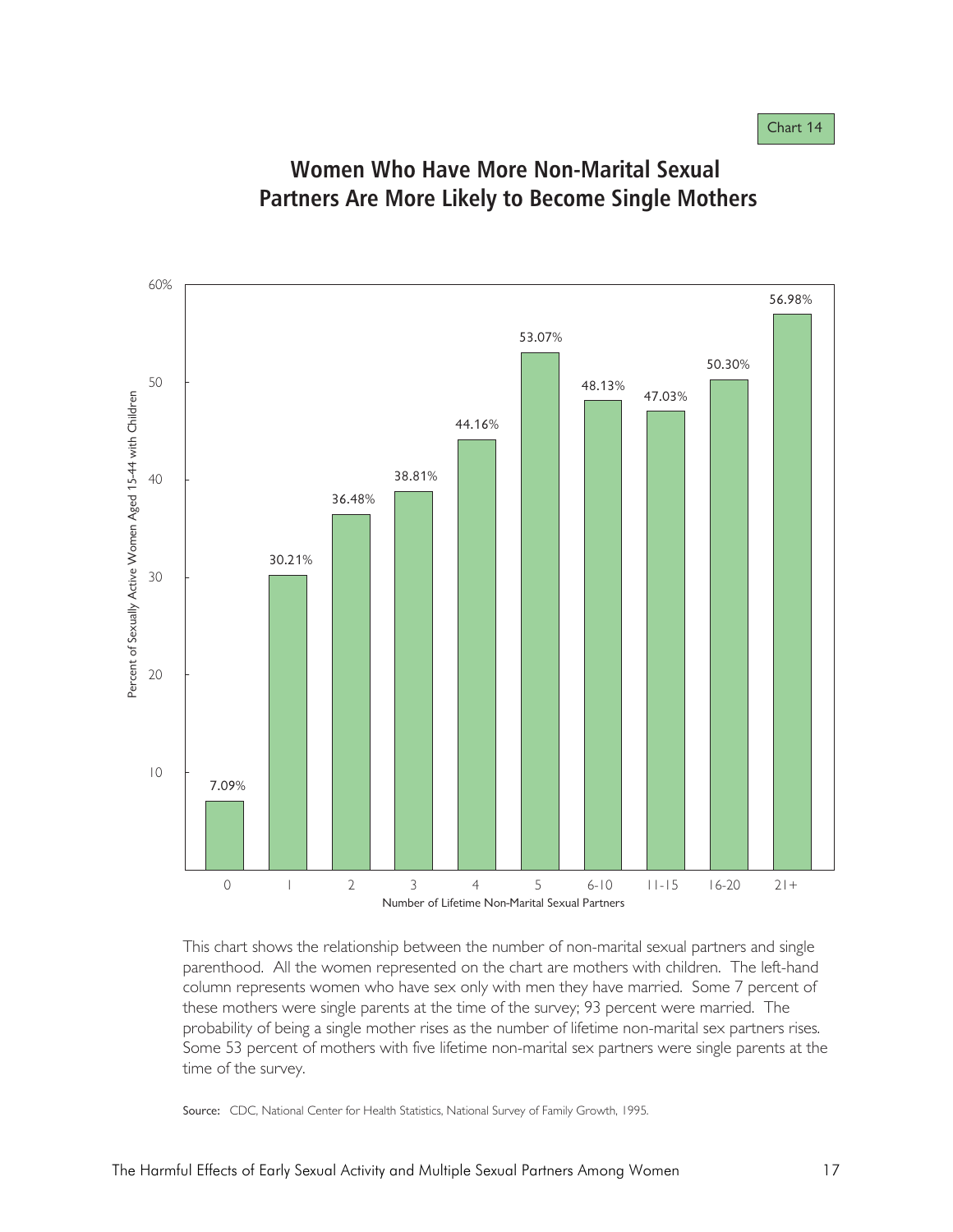

## **Women Who Have More Non-Marital Sexual Partners Are Less Likely to Have Stable Marriages**

This chart covers sexually active women over the age of 30. Women were defined as having a stable marriage if they were currently married and had been in that same marriage for at least five years. Women who had more non-marital sex partners were less likely to have stable marriages. Over 80 percent of the women who had never had a non-marital partner were in stable marriages. By contrast, only 30 percent of the women with five non-marital sex partners were in stable marriages.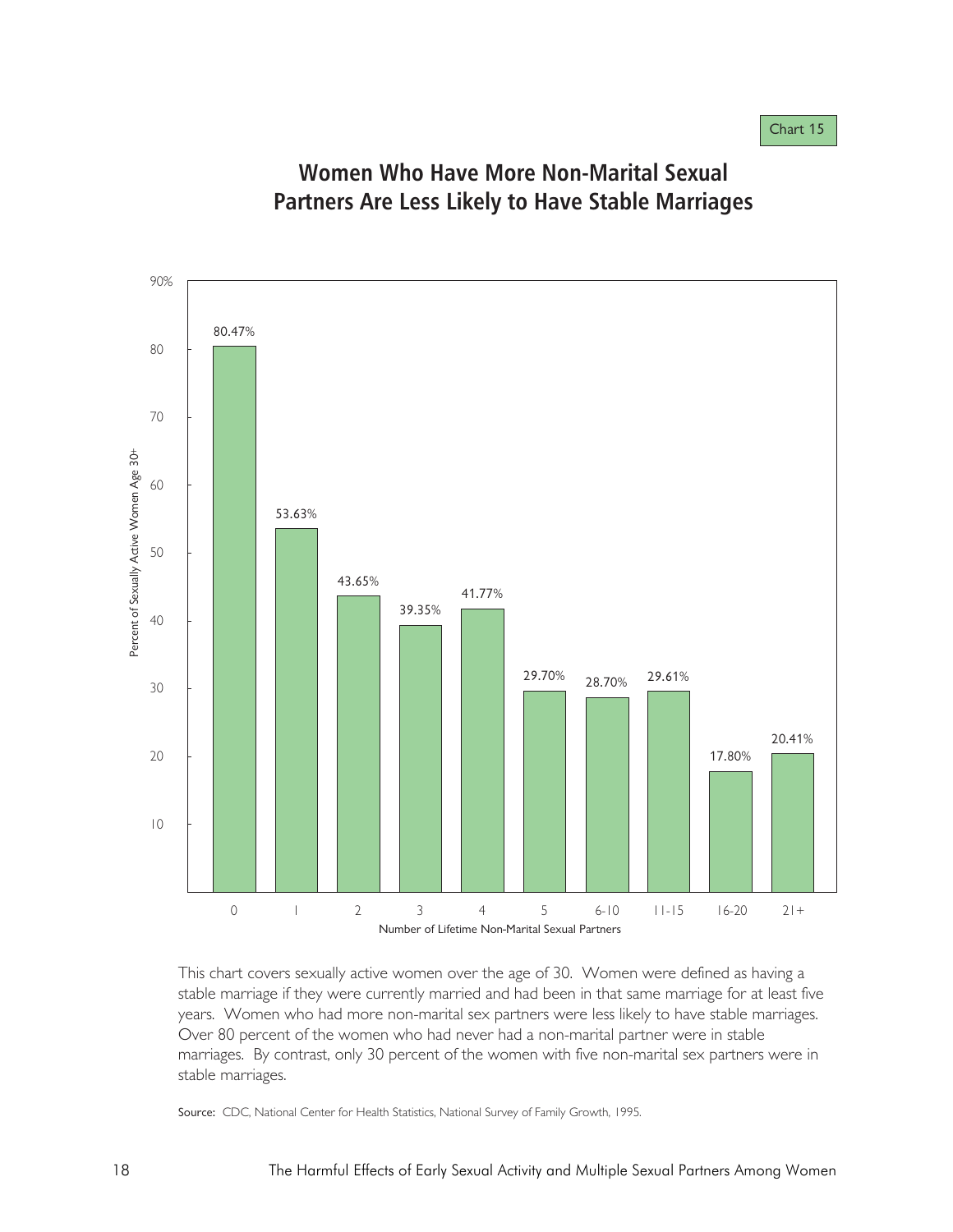Chart 16



#### **Women Who Have More Non-Marital Sexual Partners Are More Likely to Have Abortions**

This chart shows the relationship between the number of lifetime non-marital sex partners and abortion. The greater the number of non-marital sex partners a woman has, the greater the probability she will have an abortion. Some 7.6 percent of sexually active women with zero non-marital partners have had an abortion. By contrast, over half the women with more than 20 non-marital sex partners have had an abortion.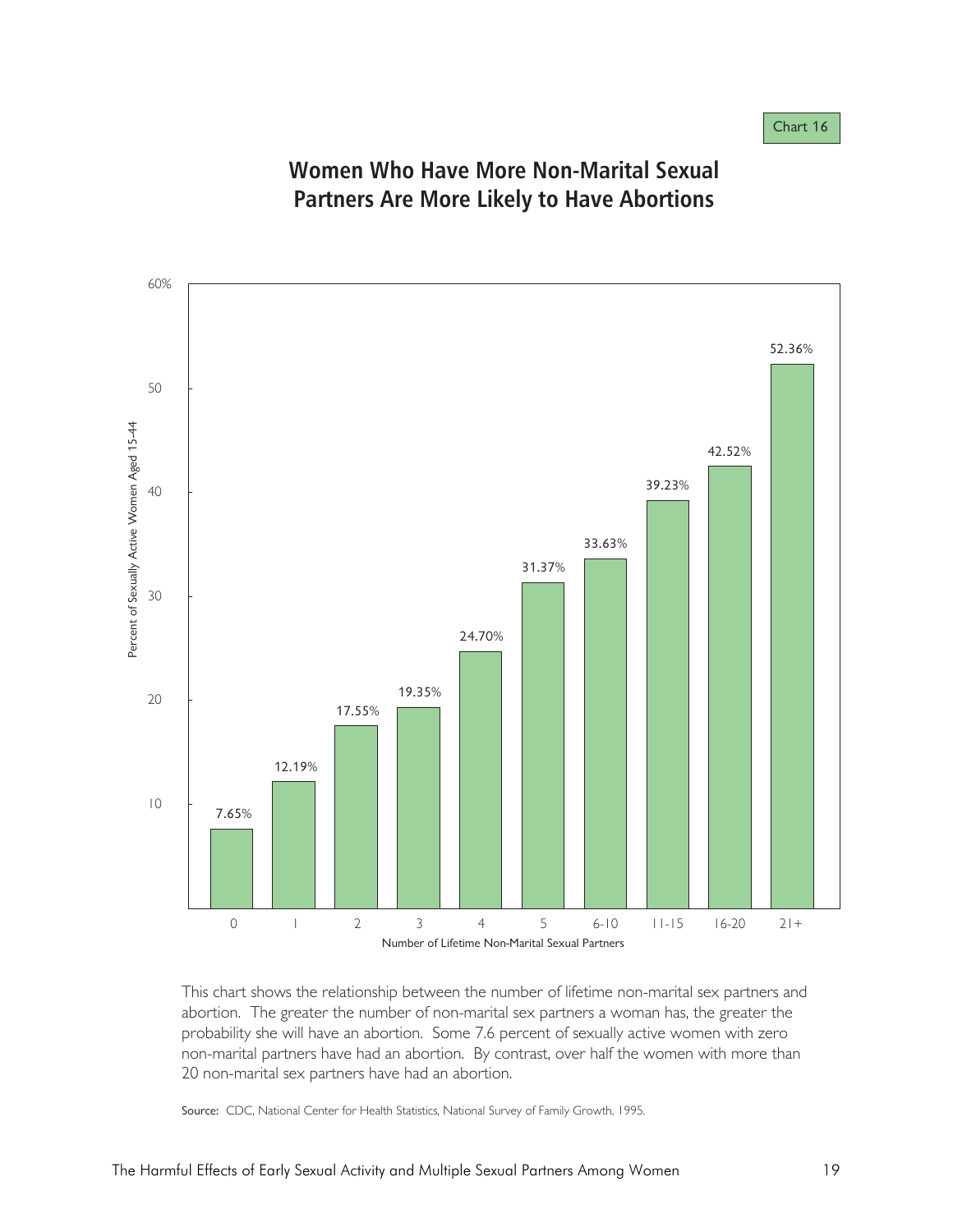Chart 17



#### **Women Who Have More Non-Marital Sexual Partners Are Less Likely to Be Happy**

This chart shows the inverse relationship between personal happiness and the number of lifetime non-marital sexual partners. The greater the number the non-marital sex partners, the lower the probability of personal happiness. The chart covers all sexually active women. Some 56 percent of women who have had sex only with men they married report they are currently "very happy." As the number of non-marital sex partners increases, the probability that a woman will report she feels "very happy" shrinks. Only 37 percent of women with five non-marital sex partners report they are very happy.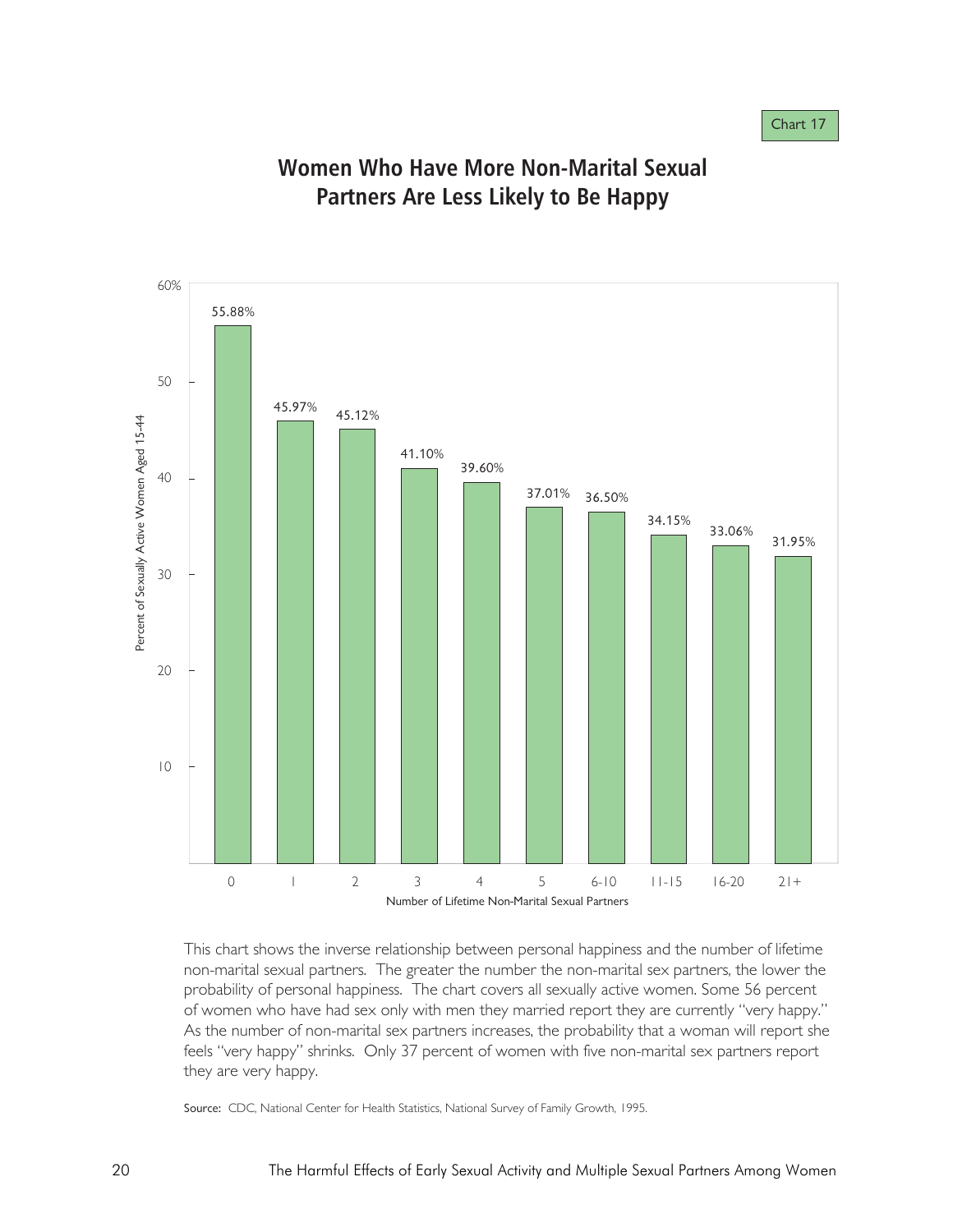

#### **Women Who Have More Non-Marital Sexual Partners Are More Likely to Be Depressed**

This chart shows the relationship between the number of lifetime non-marital sexual partners and depression. The greater the number of non-marital sex partners, the higher the probability of depression. Only 2.8 percent of women who have had sex only with men they married report they currently feel "not very happy" or "very unhappy." By contrast, 8.3 percent of women with 16 to 20 non-marital sex partners report they currently feel "not very happy" or "very unhappy."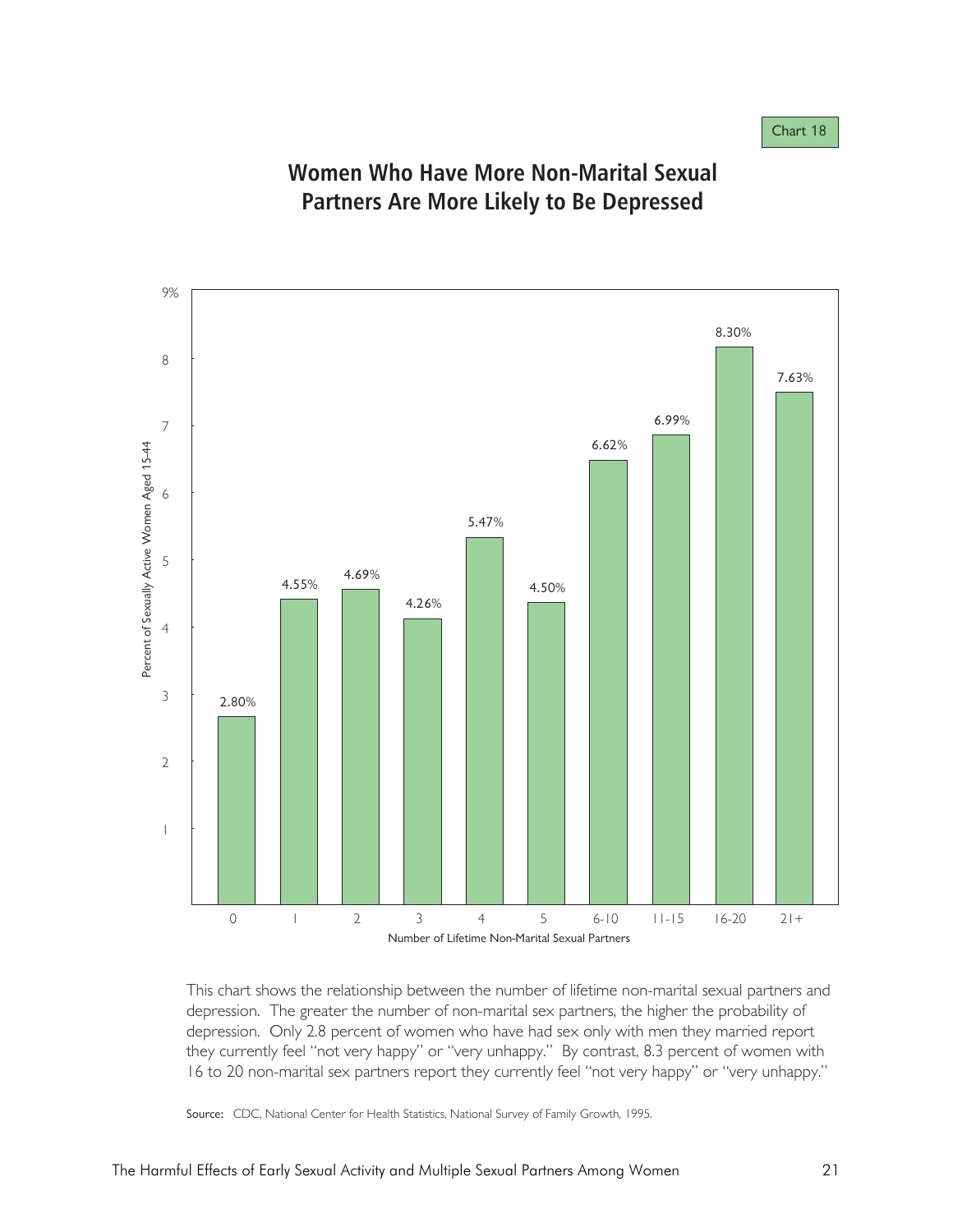#### **APPENDIX**

This study of the effects of early sexual activity is based on data from the National Survey of Family Growth (NSFG), which is sponsored and funded by the Centers for Disease Control and Prevention of the U.S. Department of Health and Human Services. The NSFG is a survey of a nationally representative sample of roughly 10,000 women between the ages of 15 and 44, conducted in 1995. The charts in this report were generated from the microdata file of NSFG data available from the National Center for Health Statistics. Further data definitions and other information about the analysis are available from the authors at The Heritage Foundation.

The NSFG is uniquely suited to this kind of analysis, as it is one of the few databases in America that inquires into the health and relationship history of a representative cross-section of American women. It does not, however, ask questions of men; as a result, this analysis is limited only to women.

All the charts and data in this report refer to sexually active women; girls and women who have never been sexually active are excluded. Charts 12 through 18 report on the numbers of lifetime voluntary non-marital sexual partners. Women who are shown as having zero voluntary non-marital sexual partners have been married to all the men with whom they have had sexual intercourse; some of these women may have had pre-marital intercourse with men they later married, but at some point they have married all the men with whom they have been voluntarily sexually active.

Chart 13 further subdivides the group of women with zero non-marital partners into those who were married at the time of first intercourse and those who had pre-marital sex with men they later married.

The NSFG has information on the number of lifetime sexual partners, the total number of marriages and divorces, and whether or not the woman has been sexually assaulted. Charts 13 through 18 measure the number voluntary non-marital sexual partners during the woman's life. A voluntary non-marital sexual partner is any man with whom the woman has had voluntary intercourse but whom she has never married. This measure was constructed by taking the total number of lifetime sexual partners, subtracting the number of marriages, and then subtracting one if the woman had ever been sexually assaulted.<sup>1</sup> Women who have one or more non-marital sexual partners may also have a number of marital sexual partners.

The percentage and other estimates in the charts were subjected to a rigorous "jackknife" analysis to gauge the statistical significance of the differences of the extreme values. All of the charts presented have differences that are statistically significant at the 95 percent confidence level. That is, in all cases, the percent reported on the left side of any given chart is statistically different from the percent reported on the right side of the chart.

<sup>1.</sup> The NSFG fails to ask how many different men assaulted or raped the respondent in her lifetime. If we know that at least one man assaulted the woman, we subtract one from the number of lifetime partners. Although this may overstate the true number of voluntary non-marital sexual partners in some cases where more than one man assaulted the woman, it cannot be further corrected.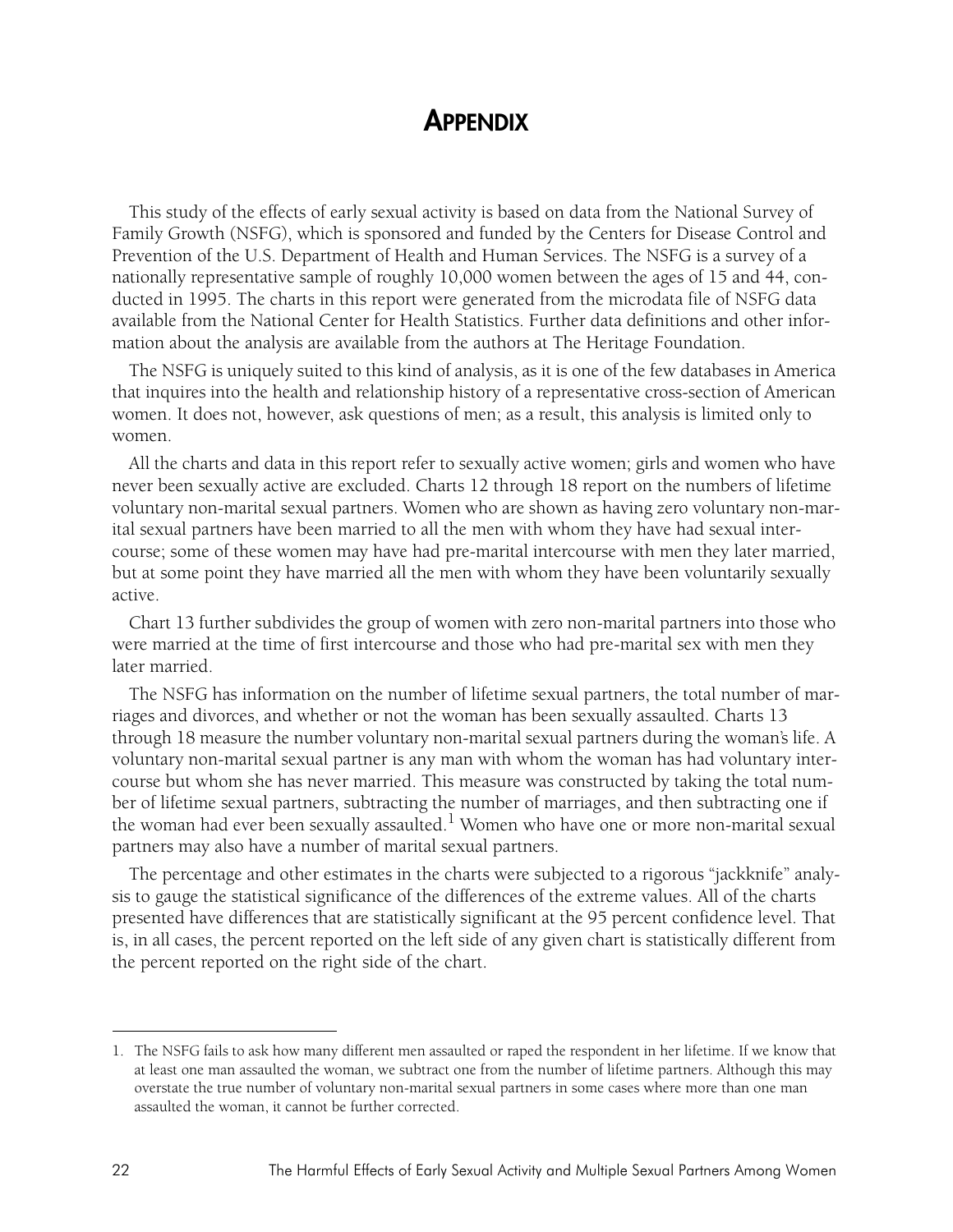In the case of Charts 11 and 18 on depression, we can claim statistical significance only at a 90 percent level because of the increased variation within the depression data; however, this is still a scientifically ac6ceptable level of significance.

The variables presented on the X and Y axes of each chart are thus related to each other. As a second statistical check, a bivariate correlation was calculated for the two variables displayed in each chart. With two exceptions, the bivariate correlation for each chart was found to be statistically significant at a confidence level of at least 95 percent. The two exceptions were Charts 11 and 18, where the bivariate correlations were found to be significant at the 90 percent confidence level.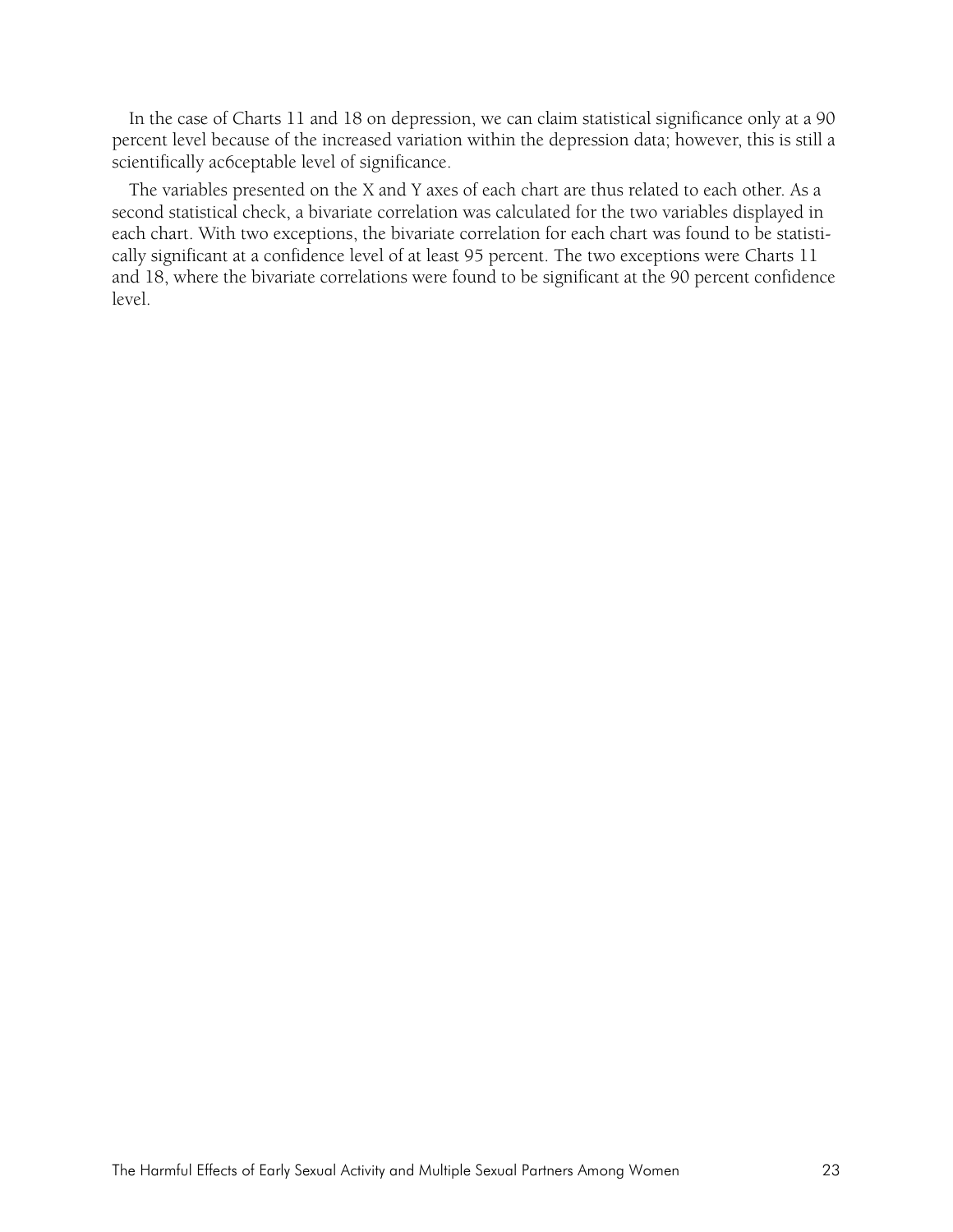## **TECHNICAL NOTES FOR SPECIFIC CHARTS**

- **Chart 1.** The average number of voluntary sexual partners is reported in this chart, as opposed to the number of voluntary non-marital sexual partners, which is reported in the other charts dealing with the number of sex partners.
- **Chart 2.** The sexual turnover rate is defined as the number of voluntary sexual partners a woman has had per year of sexual activity (or, rather, per year since her first voluntary sexual experience). Thus, if a woman lost her virginity at the age of 20 and had sex with three men over the following two years (until she was interviewed by the NSFG), the turnover ratio would be 1.5. To put it a different way, she had sex with an average of one-and-a-half men per year between the time she became sexually active and the time of interview.
- **Chart 3.** The NSFG collects information on the age of first voluntary sexual intercourse. These data are shown in Charts 1 through 11. For Chart 3, average rates of STD infection are presented for the different age of sexual initiation categories. The definition of sexually transmitted diseases in the NSFG includes six major infections: Syphilis, Gonorrhea, Chlamydia, Genital Warts, Genital Herpes, and HIV. The survey asks women whether they have ever been infected with any of the first five. For HIV, women are asked to rate the chance that they have HIV. If they describe a high likelihood of having HIV, then they are coded as having an STD.
- **Chart 5.** This chart reports out-of-wedlock childbearing rates for all sexually active women.
- **Chart 6.** This chart analyzes women who have had at least one child. Rates of single motherhood are determined at the time of interview and include mothers who have never been married, as well as those who have been married but are currently separated, divorced, or widowed.
- **Chart 7.** As opposed to most of the other charts, this chart applies only to sexually active women who are 30 or older. Marital stability is defined as a woman who is currently married and has been able to sustain that marriage for at least five years. The rate is determined by taking the number of women who were in a stable marriage and dividing that figure by all sexually active women over age 30. However, the analysis for this chart excluded women over 30 who are currently married but have been in that marriage for less than five years, because we cannot determine whether or not the marriage will continue for at least five years.
- **Chart 8.** The NSFG reports current family poverty rates. Since early sex is associated with single motherhood and single motherhood leads to higher rates of poverty for the mother and her child, early sex is indirectly associated with higher poverty rates.
- **Charts 9 and 10.** Happiness and depression are related to early sexual experience. Happiness is defined as reporting feeling "very happy" at the time of interview. "Depression" does not measure clinical depression in the medical sense, but rather feeling "not very happy" or "very unhappy" at the time of interview.
- **Chart 12.** See Chart 3, technical note on the definition of STDs.
- **Chart 13.** There were a small number of anomalous records in the "Virgins at Time of First Marriage" category. Some women with no reported non-marital partners stated that their first voluntary sexual experience was on or after the date of their first marriage, but they bore